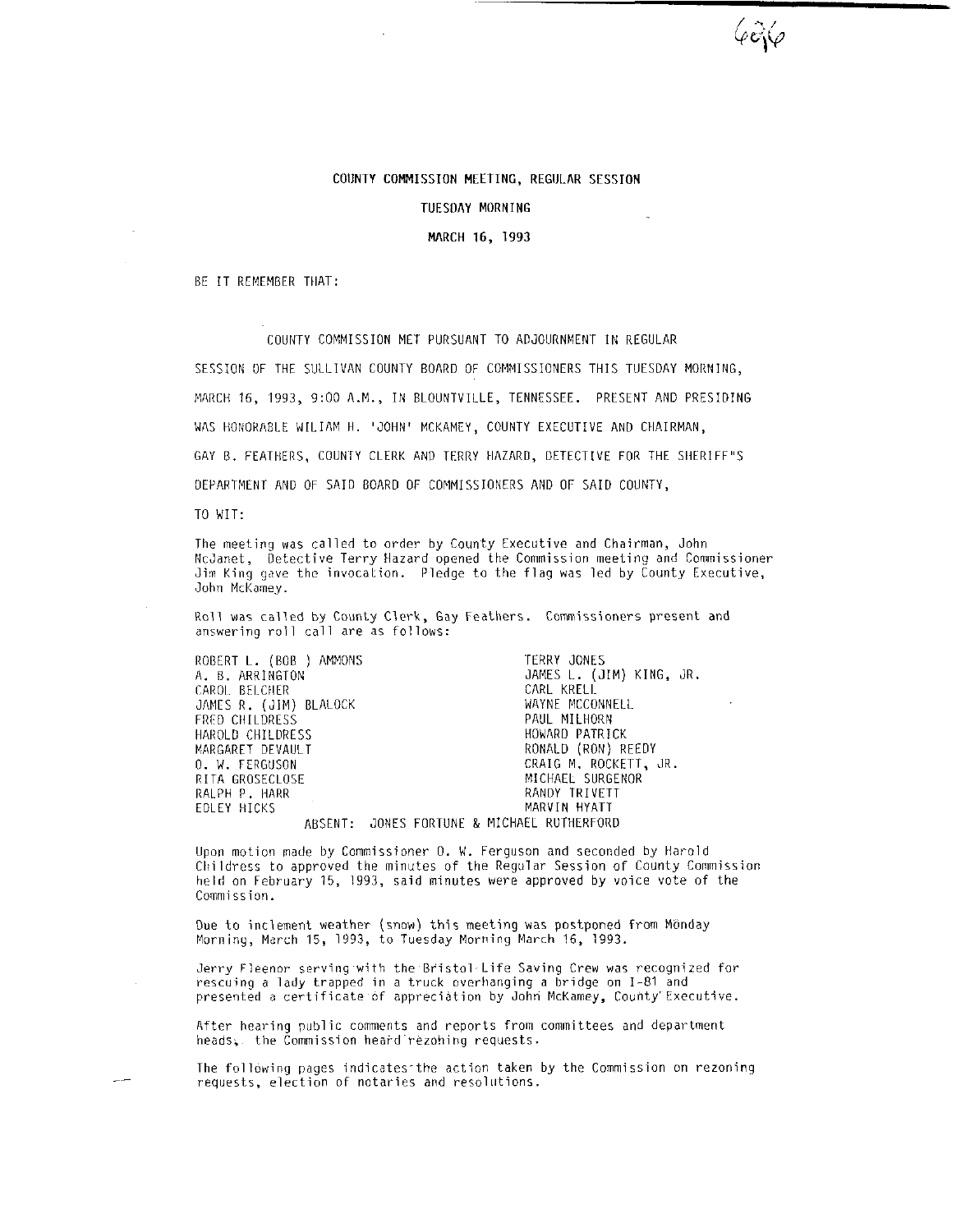# 0627

COUNTY OF SULLIVAN Michelle R. Arnold Sanet A. Asbury Cynthia W. Blair Donna Blessing Bortz Charles Guy Bridwell Rudy 'Brown Shain Chappell Sandra L. Cline Brenda R. Cox Gretchen Jill Gary Elgin F. Gerdts John K. Gillenwater Rick Gwinn Bradley T. Hoover Regina L. Horne Reba C. Kilgore Allen Keith Laughters Rebecca **S.** Marque2 Sue Ella McCoy **Wm** L. McCoy, Jr. Arlene Page

Sherry Yarbrough Wolff

 $\overline{q}$  ,  $\overline{q}$  ,  $\overline{q}$ 

**(The above applicants names for Notary Public were read before the County Commission and upon motion made by Commissioner Ralph Harr and seconded by Commissioner Harold Childress to approve, they were approved by roll call vot of the Commission.)** 

**20 Aye 4 Absent** 

MARCH **15.** 1993

## ELECTION OF NOTARIES

STATE OF TENNESSEE

Elizabeth R. Thompson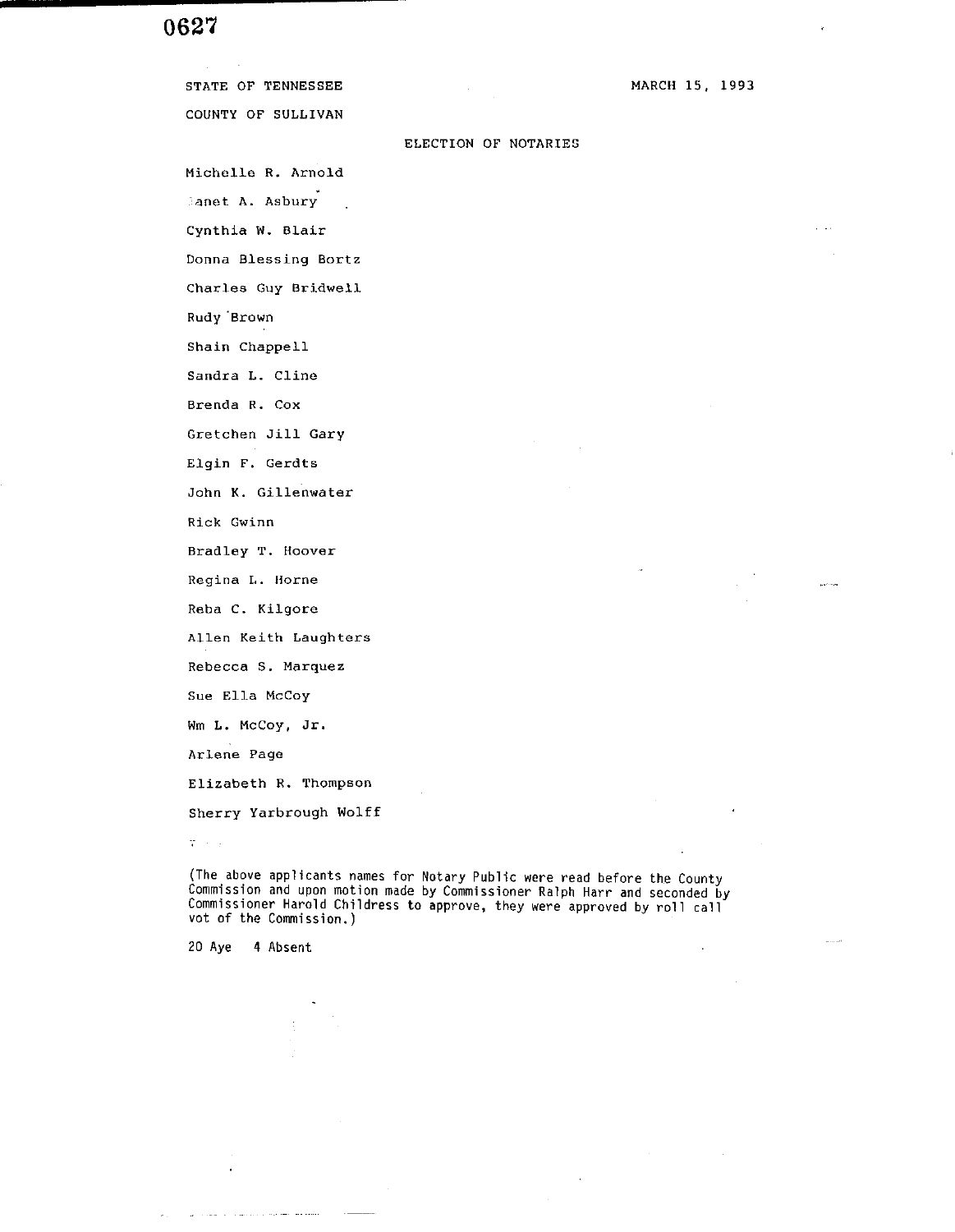0628

TO THE HONORABLE Wm, H. "JOHN" MCKAMEY, COUNTY EXECUTIVE, AND THE MEMBERS OF THE SULLIVAN COUNTY BOARD OF COMMISSIONERS IN Regular SESSION THIS THE 15th DAY OF March 1993.

RESOLUTION AUTHORIZING The Sullivan County Board of Commissioners to Consider Amendments to the Sullivan County Zoning Resolution as Amended

COUNTIES TO **Example 2018** TO **EXAMPLE 2018** 

NOW, THEREFORE BE IT RESOLVED by the Board of County Commissioners of Sullivan County, Tennessee, assembled in Regular Session on the 15th day of March 1993

THAT WHEREAS, The attached rezoning petitions have been duly initiated, have been before the Planning Commission (recommendations enclosed), and have received a public hearing as required; and

WHEREAS, Such rezoning petitions will require an amendment to the Sullivan County Zoning Resolution; therefore

BE IT RESOLVED. That the Sullivan County Board of Commissioners consider the attached rezoning petitions and vote upon the proposed amendments, individually or otherwise at the discretion of the commission, by roll call vote and that the vote be valid and binding and that any necessary amendments to the official zoning map be made so.

All resolutions in conflict herewith be and the same rescinded insofar as such conflict exist.

This resolution shall become effective on  $\mathbb{R}^3$  , the public welfare requiring it.

Duly paysed my approved this 16th day of March 19 93 Date: 316 93 Um H. John McKaroldy 3-16-93 Unesled: teorhis County Executive County Clerk

INTRODUCED BY COMMISSIONER\_Jones ESTIMATED COST: SECONDED BY COMMISSIONER Belcher/Trivett FUND:

| <b>Committee Action</b> | Approved | Disapproved | Deferred | Date |
|-------------------------|----------|-------------|----------|------|
| Administrative          |          |             |          |      |
| Budget                  |          |             |          |      |
| Executive               |          |             |          |      |

| Commission Action | Ave | Nav | Pass | Absent | Total |
|-------------------|-----|-----|------|--------|-------|
| - Roll Call       |     |     |      |        |       |
| ll Voice Vote     |     |     |      |        |       |

COMMENTS: APPROVED 3/16/93 VOICE VOTE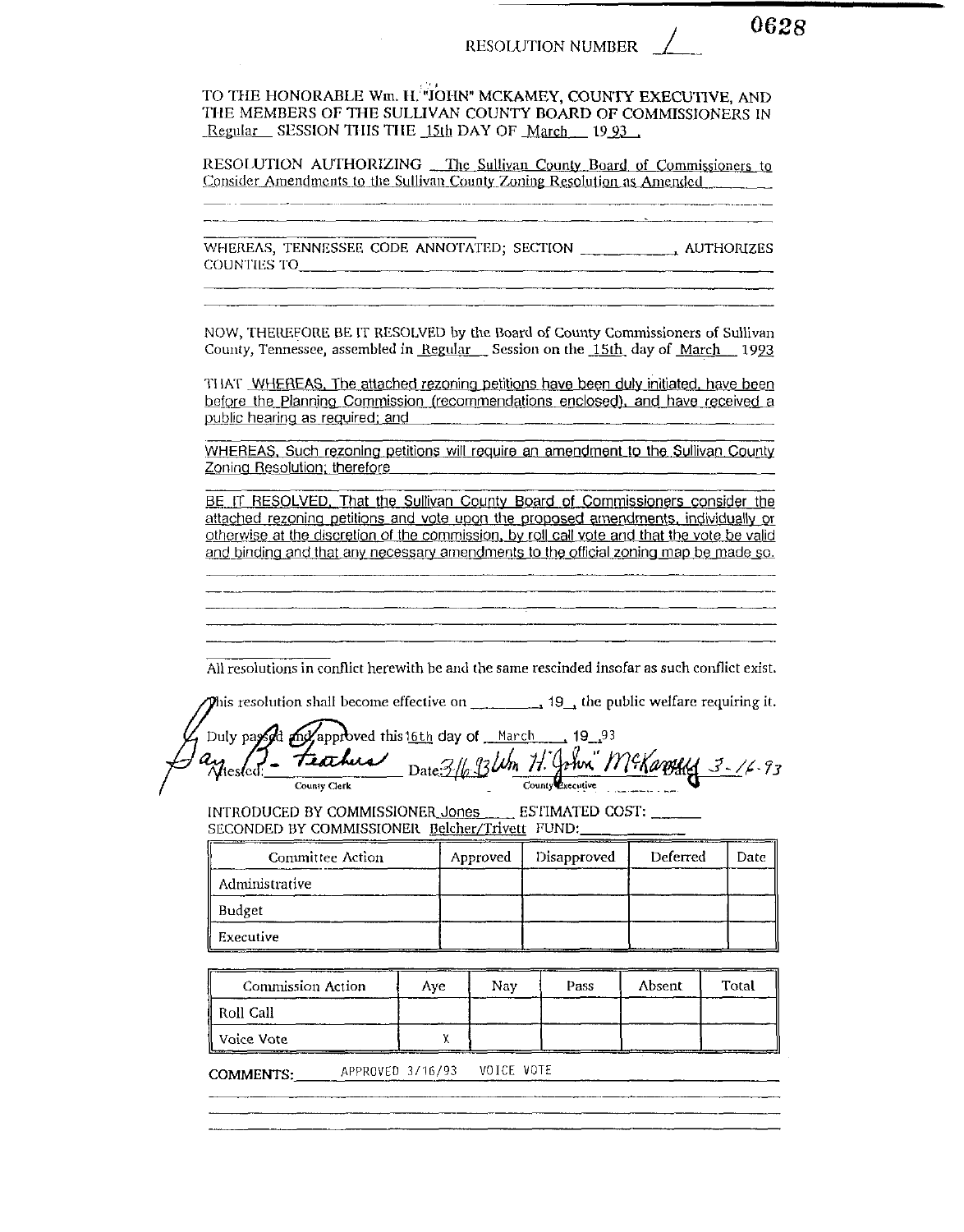0629

# SULLIVAN COUNTY BOARD OF COUNTY COMMISSIONERS

March 15, 1993

Motion by: Consider the following:

Comm. Harr Seconded by: (1) Comm. Rockett<sup>.</sup>

File # 1/93-1 A request by Otis Jones, Jr. to rezone the property described below from  $R-1$  to  $B-1$ :

TO APPROVE REQUEST PASSED 3/16/93 ROLL CALL Being a tract of land lying in the 2nd Civil District on the west side of U.S. Highway 421 approximately 1200 feet north of its intersection with Old 421 Highway and further described as parcel 59 map 38 of the Sullivan County Tax Maps.

The Planning Commission took the following action:

File No. 1/93-1, Otis Jones, Jr., Request. Consider a request to rezone a tract of land located in the 2nd civil district on the west side of U.S. Highway 421 approximately 1200 feet north of its intersection with Old 421 Highway from R-1 to B-1 to permit the location of a grocery store and gas station.

Applicant was present and spoke in support of the request. No one spoke in opposition to the request. Staff noted the proposed rezoning was compatible with existing commercial development, opposite the subject property and recommended the request be approved.

Motion by Trivett, second by Belcher to approve request 1/93-1 as recommended by staff; vote in favor of the motion: unanimous, the motion carried.

 $(2)$ Motion by. Comm. Harr Seconded by: Comm. Rockett

File # 1/93-2 A request by Joe and Dolores Wolfe to rezone the property described below from R-1 to R-2: TO APPROVE REQUEST PASSES 3/16/93 ROLL CALL<br>Being a tract of land lying in the 13th Civil District on the west side of Haga Road

approximately 75 feet north of its intersection with Vesta Road and further described as parcel 16 group B map 76-A of the Sullivan County Tax Maps.

The Planning Commission took the following action:

File No. 1/93-2 Joe and Delores Wolfe Request. Consider a request to rezone a tract of land located in the 13th Civil District on the west side of Hage Road approximately 75 feet north of its intersection with Vesta Road from R-1 to R-2 to permit the location of a single wide mobile home.

Applicant was present and spoke in support of the request. No one spoke in opposition to the request. Staff noted the proposed rezoning would be compatible with existing R-2 zoning in the neighborhood and recommended the request be approved.

Motion by Trivett, second by Belcher to approve request 1/93-2 as recommended by staff; vote in favor of the motion: unanimous, the motion carried.

 $(3)$ Motion by: Comm. Harr Seconded by: Comm. Rockett

File # 1/93-4 A request by James H. Greene to rezone the property described below from  $R$ -3A to  $R$ -2 TO APPROVE REQUEST PASSED 3/16/93 ROLL CALL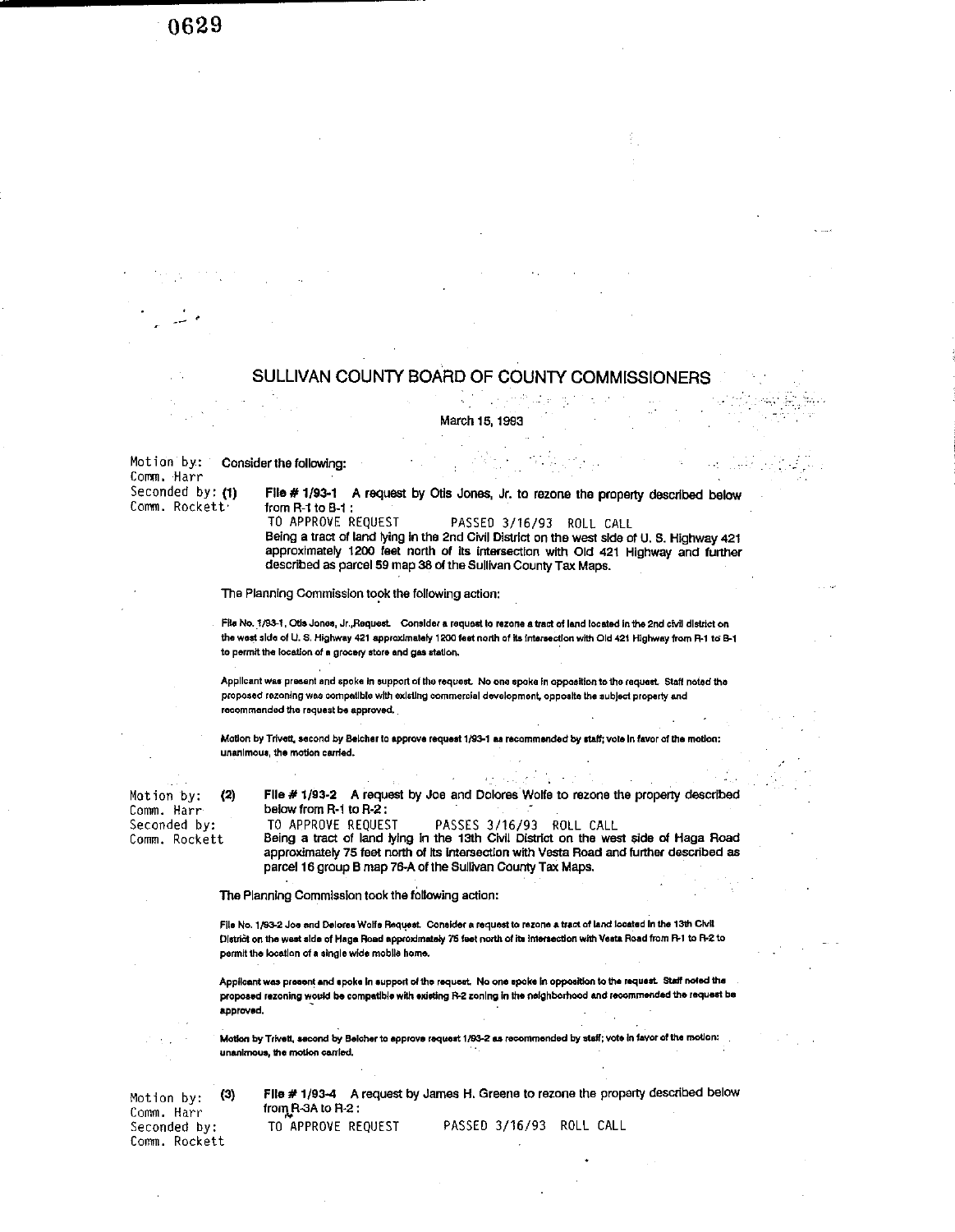Being a tract of land lying in the 10th Civil District on the west side of Archcrest Street at its intersection with High Street and further described as parcel 13 group D map 48-H of the Sullivan County Tax Maps.

9630

### The Planning Commission took the following action:

Consider a request to rezone a tract of land located in the 10th civil File No. 1/93-4, James H. Greene Request district on the west side of Archerest Street at its intersection with High Street from R-3A to R-3 to permit the tocation of a sinale wide mobile home.

Applicant was present and spoke in support of the request. No one spoke in opposition to the request. Staff noted that the requested R-3 zone would allow a higher density development than needed to accommodate a single wide mobile home and suggested rezoning to R-2, a designation that would be compatible with existing land use patterns in the area and still allow the location of the proposed single wide mobile home. The applicant, James Greene, accepted this proposal.

Motion by Triveti, second by Belcher to approve amended request 1/93-4 to rezone the Greene property from existing R-3A to R-2 as recommended by staff; vote in favor of the motion: unanimous, the motion carried.

Motion by:  $(4)$ Comm. Harr Seconded by: Comm. Rockett

File # 1/93-5 A request by Paul Steele to rezone the property described below from R $t$  to  $R-3$ : TO APPROVE REQUEST PASSED 3/16/93 ROLL CALL

Being a tract of land lying in the 5th Civil District on the east side of Walnut Hill Road at its intersection with Steele Road and further described as parcel 151 map 19 of the Sullivan County Tax Maps.

The Planning Commission took the following action:

File No. 1/93-5, Paul Steele Request. Consider a request to rezone a tract of land located in the 5th Civil District on the east side of Walnut Hill Road at its Intersection with Steele Road from R-1 to R-3 to permit the location of apartments to replace mobile homes.

Applicant was present and spoke in support of the request. No one spoke in opposition to the request. Staff noted the proposed rezoning was compatible with existing land use patterns in the area and recommended the request be approved.

Motion by Belcher, second by Hickam, to approve request 1/93-5 as recommended by staff; vote in favor of the motion: unanimous, the motion carried.

 $(5)$ Motion by: Comm. Harr Seconded by: Comm. Rockett

File # 1/93-6 A request by William T. Taff to rezone the property described below from R-1 to A-1:

TO APPROVE REQUEST TO APPROVE REQUEST PASSED 3/16/93 ROLL CALL<br>Being a tract of land lying in the 10th Civil District on the east side of Bancroft Chapel Road opposite its intersection with Wayne Construction Road and further described as parcel 150,50 map 32 of the Sullivan County Tax Maps.

The Planning Commission took the following action:

File No. 1/93-6, William T. Taff Request. Consider a request to rezone a tract of land located in the 10th Civil District on the east side of Bancroft Chapel Road opposite its intersection with Wayne Construction Road from R-1 to M-2 to permit the location of business to recycle wood chips.

Page 2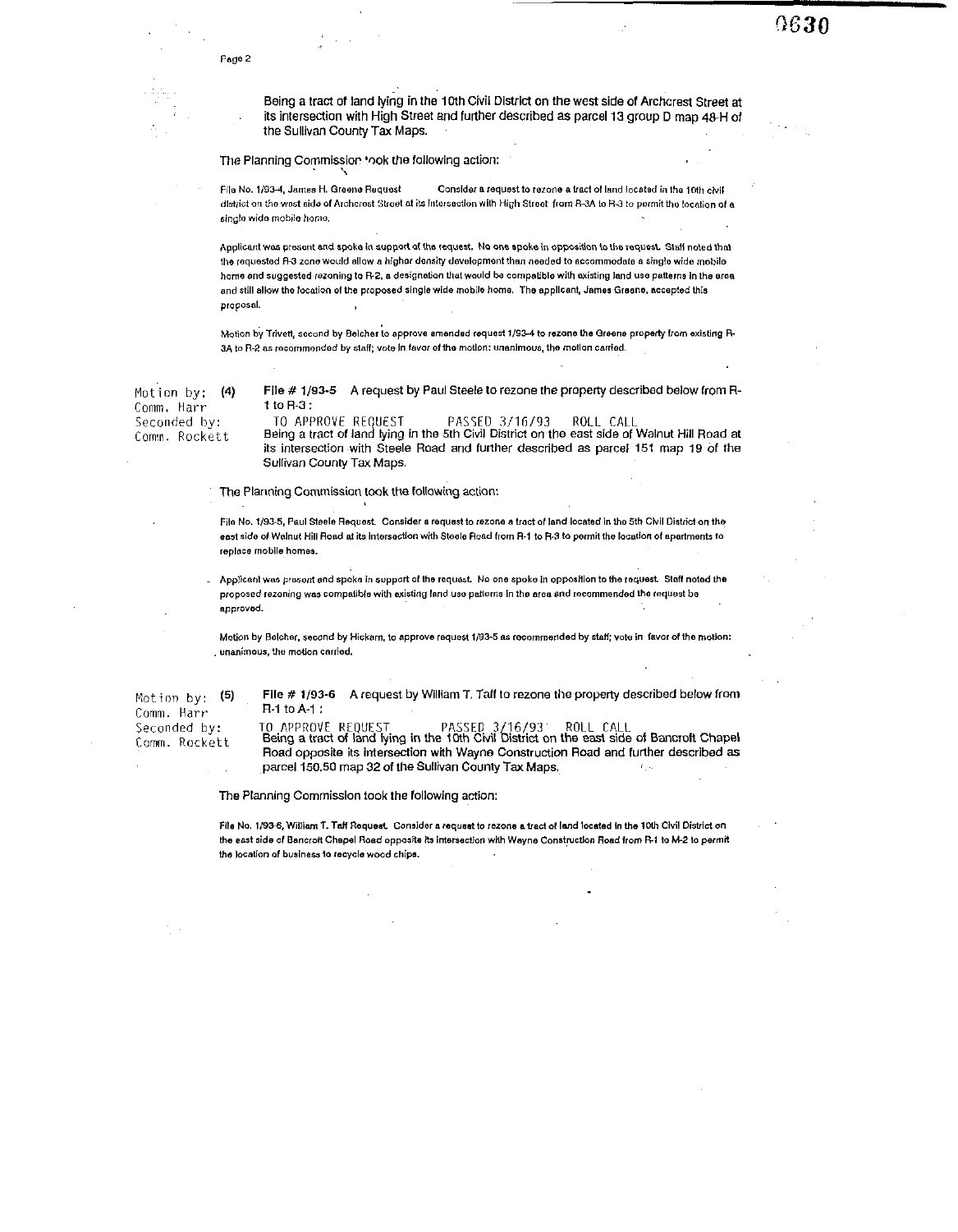#### Page 3

Applicant was present and spoke in support of the request. Guy Tilley, Bancroft Church, spoke in opposition to possible heavy industrial development of the Taff property. Staff noted that the proposed use of the property to accommodate a wood chip recycling operation would be a permitted use in an A-1 Agriculture zone and that the A-1 designation would be compatible with existing land use patterns in the area. Staff recommended approval of rezoning to A-1. The applicant, William T. Taff, accepted staff recommendation.

Motion by Trivett, second by Beicher to approve amended request 1/93-6 to rezone the Taff Property from existing R-1 to A-1 as recommended by staff; vote in fevor of the motion: Trivett, Belcher, Eldreth, Brown, Teague; vote opposed to the motion: Hickam; the motion carried 5 to 1.

Motion by:  $(6)$ Comm. Blalock Seconded by: Comm. H.Childress

File # 1/93-8 A request by Paul J. Herron to rezone the property described below from  $M-1$  to  $M-2$ :

TO APPROVE REQUEST PASSED 3/16/93 ROLL CALL Being a tract of land lying in the 18th Civil District on the north side of Dunlap Road approximately 500 feet west of its Intersection with Airport Road and further described as parcel 57.30 map 93 of the Sullivan County Tax Maps.

The Planning Commission took the following action:

File No. 1/93-8, Paul J. Herron Request. Consider a request to rezone a tract of land located in the 18th Civil District on the north side of Dunlap Road approximately 500 feet west of its intersection with Airport Road from M-1 to M-2 to permit the location of an asphalt plant.

The applicant and Joe Thomas were present and spoke in support of the request. James Massey and other residents in the vicinity of the requested rezoning were present and spoke in opposition to the request and presented a petition with a number of signatures of residents also opposed. Those in opposition to the request cited the negative environmental Impact of the proposed asphalt plant on their property - relating to noise dust and the like. Staff noted that the proposed Dunlap Road asphalt plant site was well located with the good access to major highways and adjacent to existing M-1 and M-2 zones and existing industrial operations compatible with the proposal.

Staff recommended that application 1/93-8, a request to rezone the Paul J. Herron property from M-1 to M-2 Industrial be approved.

Motion by Teague, second by Brown to approve request 1/93-8 as recommended by staff; vote in favor of the motion: Teague, Brown, Trivett, Eldreth; vote opposed to the motion: Beicher, Hickam; the motion carried 4 to 2.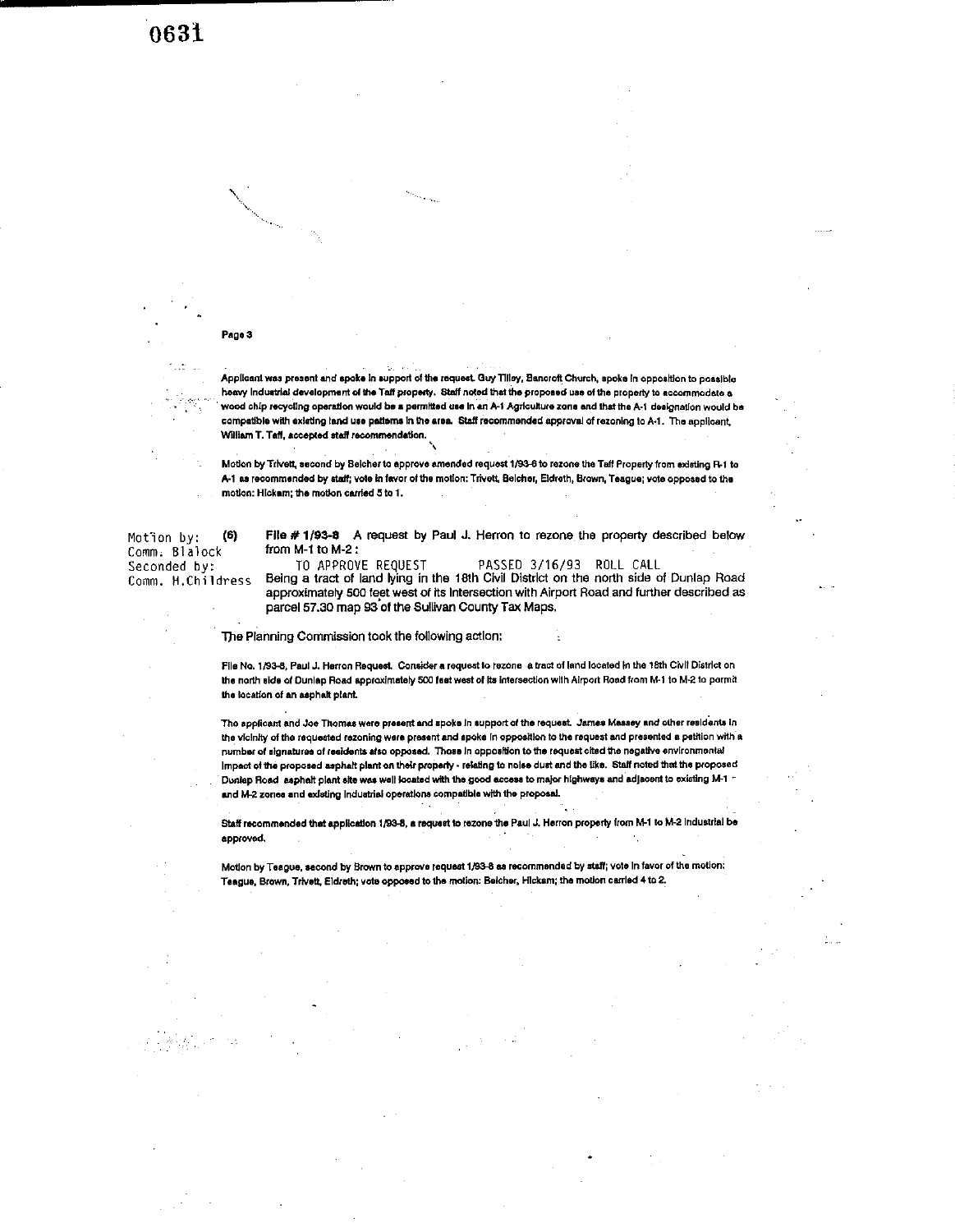RESOLUTION NUMBER  $\mathcal{L}$ 

TO THE HONORABLE Wm. H. "JOHN" MCKAMEY, COUNTY EXECUTIVE, AND THE MEMBERS OF THE SULLIVAN COUNTY BOARD OF COMMISSIONERS IN Regular SESSION THIS THE 15th DAY OF February 19.93.

RESOLUTION AUTHORIZING Local Subsidies for Present State Employees Restricted and Local Subsidies for Future State Employees Prohibited

WHEREAS, TENNESSEE CODE ANNOTATED; SECTION \_\_\_\_\_\_\_\_\_\_\_\_ AUTHORIZES COUNTIES TO

NOW, THEREFORE BE IT RESOLVED by the Board of County Commissioners of Sullivan County, Tennessee, assembled in Regular Session on the 15th day of February 1993

THAT BE IT RESOLVED. That the State of Tennessee employees in Sullivan County who receive a subsidy from Sullivan County do not participate in any salary or wage increase which Sullivan County may give to strictly County employees, and

FURTHER BE IT RESOLVED, That no new State employee either filling a vacancy or entering employment in a new state position be subsidized by local County funds.

All resolutions in conflict herewith be and the same rescinded insofar as such conflict exist.

**This resolution shall become effective on**  $\begin{bmatrix} 19 \\ 19 \end{bmatrix}$ , the public welfare requiring it.

Duly passed and approved this och day of March 1993<br>21 East Leather Date: 3-16-43 Um 71. John. Milkenelly 3-16-93 County Clerk

INTRODUCED BY COMMISSIONER\_RUTHERFORESTIMATED COST: SECONDED BY COMMISSIONER BELCHER FUND:

| <b>Committee Action</b> | Approved | Disapproved | Deferred | Date |
|-------------------------|----------|-------------|----------|------|
| Administrative          |          |             |          |      |
| Budget                  |          |             |          |      |
| Executive               |          |             |          |      |

| Commission Action | ----<br>Ave | Nav | Pass | Absent | Total |
|-------------------|-------------|-----|------|--------|-------|
| ∥ Roll Call       |             |     |      |        |       |
| ll Voice Vote     |             |     |      |        | _____ |

COMMENTS: FIRST READING 2/15/93

APPAROVED 3/16/93 ROLL CALL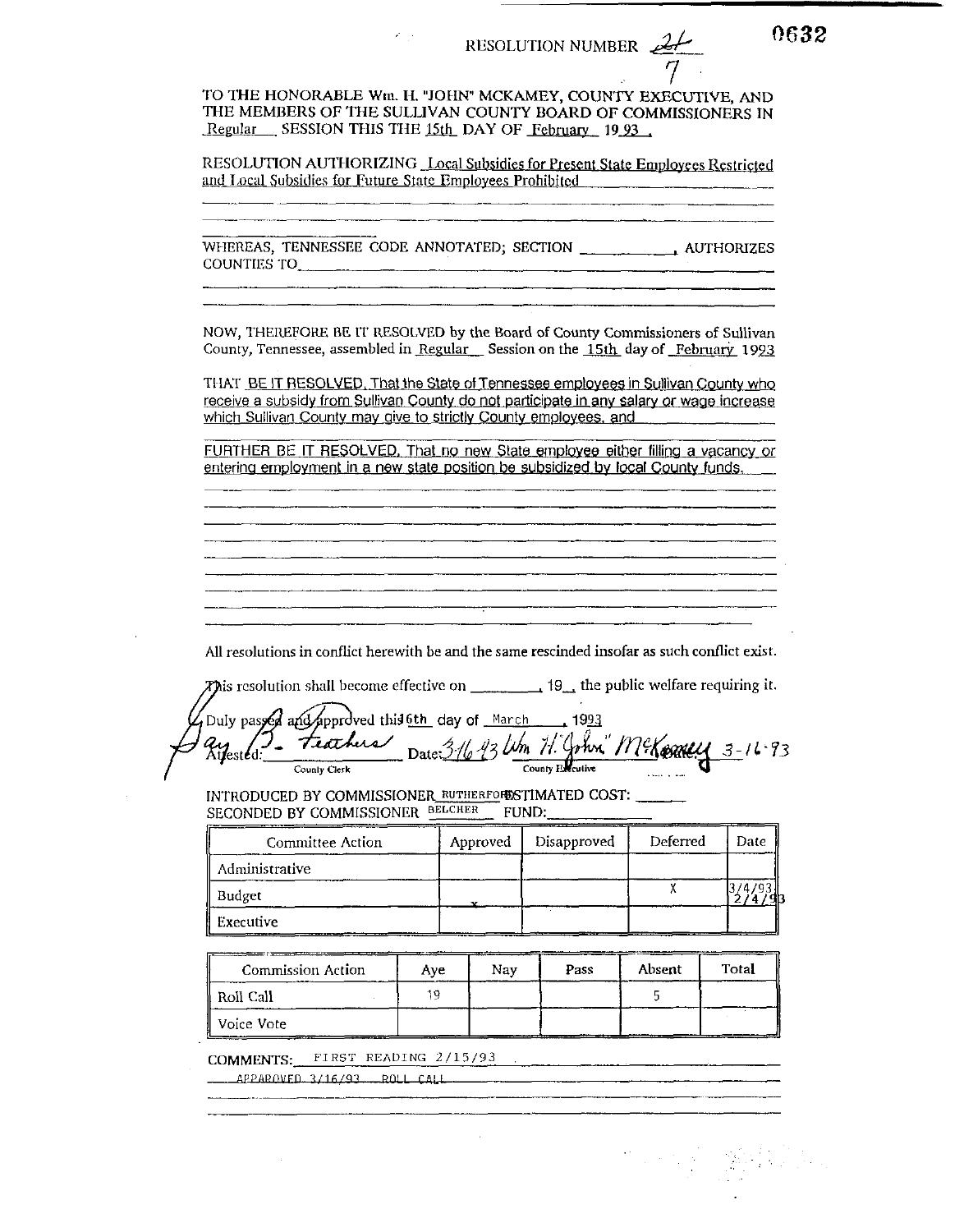TO THE HONORABLE Wm. H. "JOHN" MCKAMEY, COUNTY EXECUTIVE, AND THE MEMBERS OF THE SULLIVAN COUNTY BOARD OF COMMISSIONERSIN Reqular SESSION THIS THE 15th DAY OF February 19 93

RESOLUTION AUTHORIZING Acceptance of a 550 Ft. Roadway as a County Road - 6th  $C.D.$ 

WHEREAS, TENNESSEE CODE ANNOTATED; SECTION \_\_\_\_\_\_\_\_\_\_\_\_\_\_\_ AUTHORIZES COUNTIESTO

NOW. THEREFOREBE IT RESOLVEDby the Board of County Commissionersof Sullivan County, Tennessee, assembled in Regular Session on the 15th day of February 1993

THAT BE IT RESOLVED. That a gravel road about 550 ft, in length extending from Highway 11-W to Valley View Drive be accepted as a Sullivan County Road. Said road to be called MISTY WOOD DRIVE as shown on Tax Map 33, Parcel 237, and

FURTHER BE IT RESOLVED. That deeds for a 40 ft. R.O.W. will be provided by residents at no expense to Sulliyan County.

 $\Delta \sim$ 

All resolutions in conflict herewith be and the samerescindedinsofar as such conflict exist.

<u> 1980 - Januar Stein, mars et al. (</u>

This resolution shall becomeeffective on \_\_\_\_\_\_\_\_\_, 19\_, the public welfare requiring it.

Duly passedand approved this \_\_\_\_ day of \_\_\_\_\_\_\_\_\_\_\_\_\_ 19\_\_\_ Attested:  $\mathcal{O}(\mathcal{O}(\mathcal{O}^2))$ 

<u> 1980 - Jan Bartham Barbara, martin a bhfuillean an t-Alban Barbara ann an t-Alban Barbara ann an t-Alban Barba</u>

|                                                                              | Date:                          |                                                                                                                             | Date.                  |             |
|------------------------------------------------------------------------------|--------------------------------|-----------------------------------------------------------------------------------------------------------------------------|------------------------|-------------|
| County Clerk<br>INTRODUCED BY COMMISSIONER<br><b>SECONDEDBY COMMISSIONER</b> | <b>Hicks</b><br><b>Patrick</b> | County Executive<br>FUND:                                                                                                   | <b>ESTIMATED COST:</b> |             |
| <b>COMMITTEE ACTION:</b><br>Administrative<br><b>Budget</b><br>Executive     | <b>APPROVED</b>                | <b>DISAPPROVED</b>                                                                                                          | <b>DEFERRED</b>        | <b>DATE</b> |
| <b>COMMISSION ACTION</b><br><b>Roll Call</b><br><b>Voice Vote</b>            | {NAY}<br><b>AYE</b>            | <b>{PASS</b><br>3/16/93 Motion by:Comm. Trivett                                                                             | {ABSENT} (TOTAL)       |             |
| <b>COMMENTS:</b><br>#22 passed 3/16/93                                       | FIRST READING 2/15/93          | (Seconded by:Comm.JOnes-To TAble -Failed-Roll<br>Referred to Sullivan County Regional Planning Commission as per resolution |                        | Call        |

 $\overline{11}$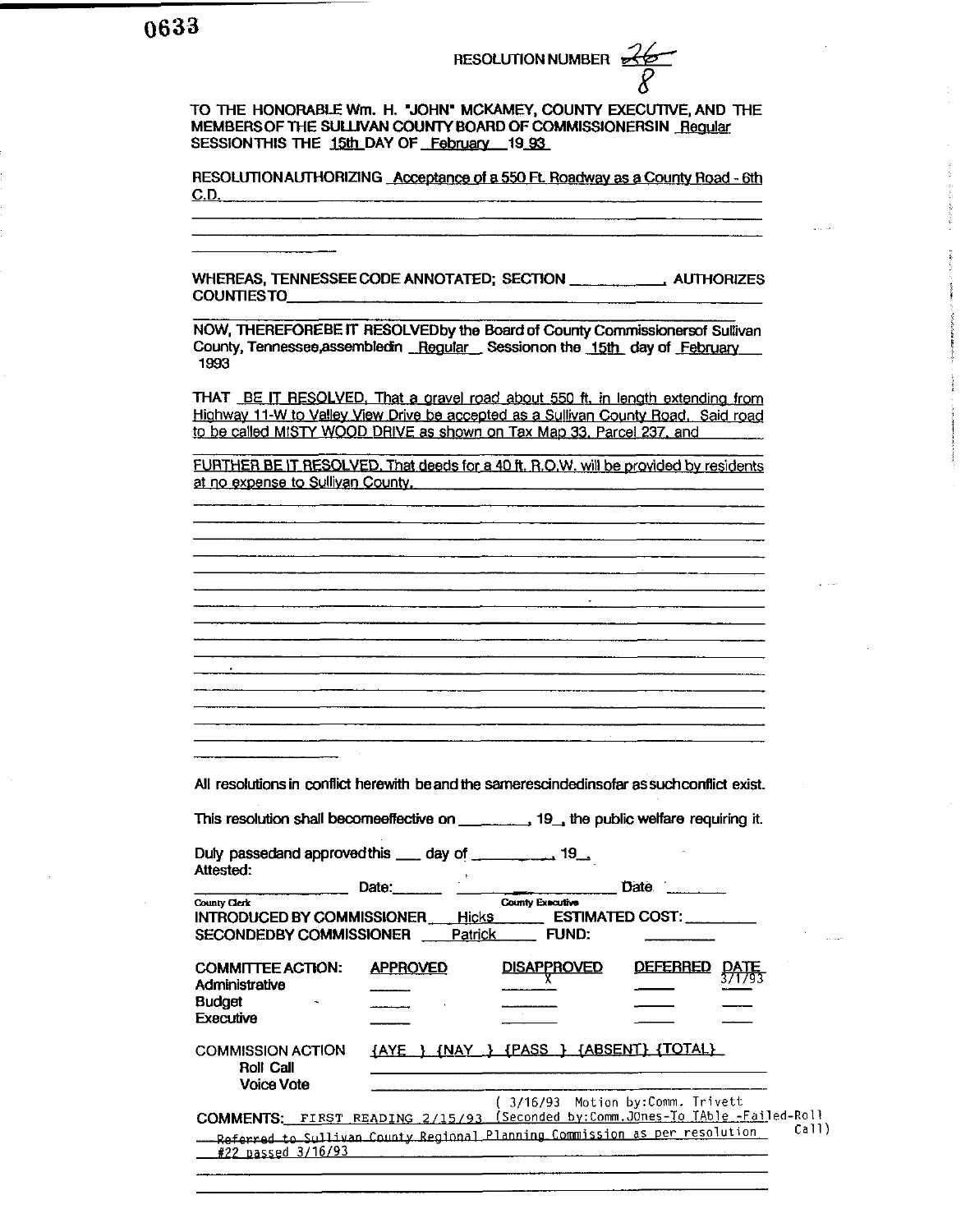|                                       |                                                                                                                                                                                       |     |          | RESOLUTION NUMBER                                                        | 9        | 0634                  |
|---------------------------------------|---------------------------------------------------------------------------------------------------------------------------------------------------------------------------------------|-----|----------|--------------------------------------------------------------------------|----------|-----------------------|
|                                       | TO THE HONORABLE Wm. H. "JOHN" MCKAMEY, COUNTY EXECUTIVE, AND<br>THE MEMBERS OF THE SULLIVAN COUNTY BOARD OF COMMISSIONERS IN<br>Regular SESSION THIS THE 15th DAY OF February 19 93. |     |          |                                                                          |          |                       |
|                                       | RESOLUTION AUTHORIZING To Appropriate Funds Received from the State of<br>Tennessee for the Food Service Program                                                                      |     |          |                                                                          |          |                       |
|                                       |                                                                                                                                                                                       |     |          |                                                                          |          |                       |
|                                       |                                                                                                                                                                                       |     |          |                                                                          |          |                       |
|                                       |                                                                                                                                                                                       |     |          |                                                                          |          |                       |
|                                       | NOW, THEREFORE BE IT RESOLVED by the Board of County Commissioners of Sullivan<br>County, Tennessee, assembled in Regular Session on the 15th day of February 1993                    |     |          |                                                                          |          |                       |
|                                       | THAT WHEREAS, Certain funds have been made available by the Tennessee State<br>Attorney General through a court settlement with Pet Milk Company, and                                 |     |          |                                                                          |          |                       |
|                                       | WHEREAS, These funds are to be used directly in the School Food Service Program, now                                                                                                  |     |          |                                                                          |          |                       |
| AMEND: 3/16/93.<br>Comm, L<br>Blalock | THEREFORE BE IF RESOLVED, That the General Purpose School Buddet be amended.<br>as-follows:-                                                                                          |     |          |                                                                          |          |                       |
| DELETE                                | REVENLIE: ======== FROM Acot: 441 70. 100 =========== 842 789 . 89                                                                                                                    |     |          |                                                                          |          |                       |
|                                       |                                                                                                                                                                                       |     |          |                                                                          |          |                       |
|                                       | EXPENDITURES: === 40: = - Acot=== - 23300, 422 ========= +37, 789.09                                                                                                                  |     |          | 400 + 400049 + + 4760000 + 7410 + + + + + + + + + + + + + + 0000 + 000 + |          |                       |
| <b>IEND:</b>                          | THEREFORE BE IT RESOLVED, That Sullivan County Schools be allowed to expend<br>\$42,789.89 through the appropriate General Ledger Account not effecting                               |     |          |                                                                          |          |                       |
|                                       | revenue or expenditure accounts of The General Purpose School Budget.                                                                                                                 |     |          |                                                                          |          |                       |
|                                       |                                                                                                                                                                                       |     |          |                                                                          |          |                       |
|                                       | All resolutions in conflict herewith be and the same rescinded insofar as such conflict exist.                                                                                        |     |          |                                                                          |          |                       |
|                                       | This resolution shall become effective on $\frac{1}{\sqrt{1-\frac{1}{n}}}$ 19 the public welfare requiring it.                                                                        |     |          |                                                                          |          |                       |
|                                       | $\mathcal{P}$ uly passed and approved this $16$ th day of $\text{March}$<br>teachers                                                                                                  |     |          |                                                                          |          |                       |
|                                       | ' Ay<br>Attested<br>County Clerk                                                                                                                                                      |     | 31643    | County Executive                                                         |          | Thri" McKemey 3-16-93 |
|                                       | INTRODUCED BY COMMISSIONER_DeVault<br>SECONDED BY COMMISSIONER Blalock                                                                                                                |     |          | ESTIMATED COST:<br>FUND:                                                 |          |                       |
|                                       | Committee Action                                                                                                                                                                      |     | Approved | Disapproved                                                              | Deferred | Date                  |
|                                       | Administrative                                                                                                                                                                        |     |          |                                                                          | x        | 3/1/93                |
|                                       | <b>Budget</b>                                                                                                                                                                         |     |          |                                                                          |          |                       |
|                                       | Executive                                                                                                                                                                             |     |          |                                                                          | Χ.       | 3/3/93                |
|                                       |                                                                                                                                                                                       |     |          |                                                                          |          |                       |
|                                       | Commission Action                                                                                                                                                                     | Aye | Nay.     | Pass                                                                     | Absent   | Total                 |
|                                       | Roll Call<br>Voice Vote                                                                                                                                                               | 20  |          |                                                                          | 4        |                       |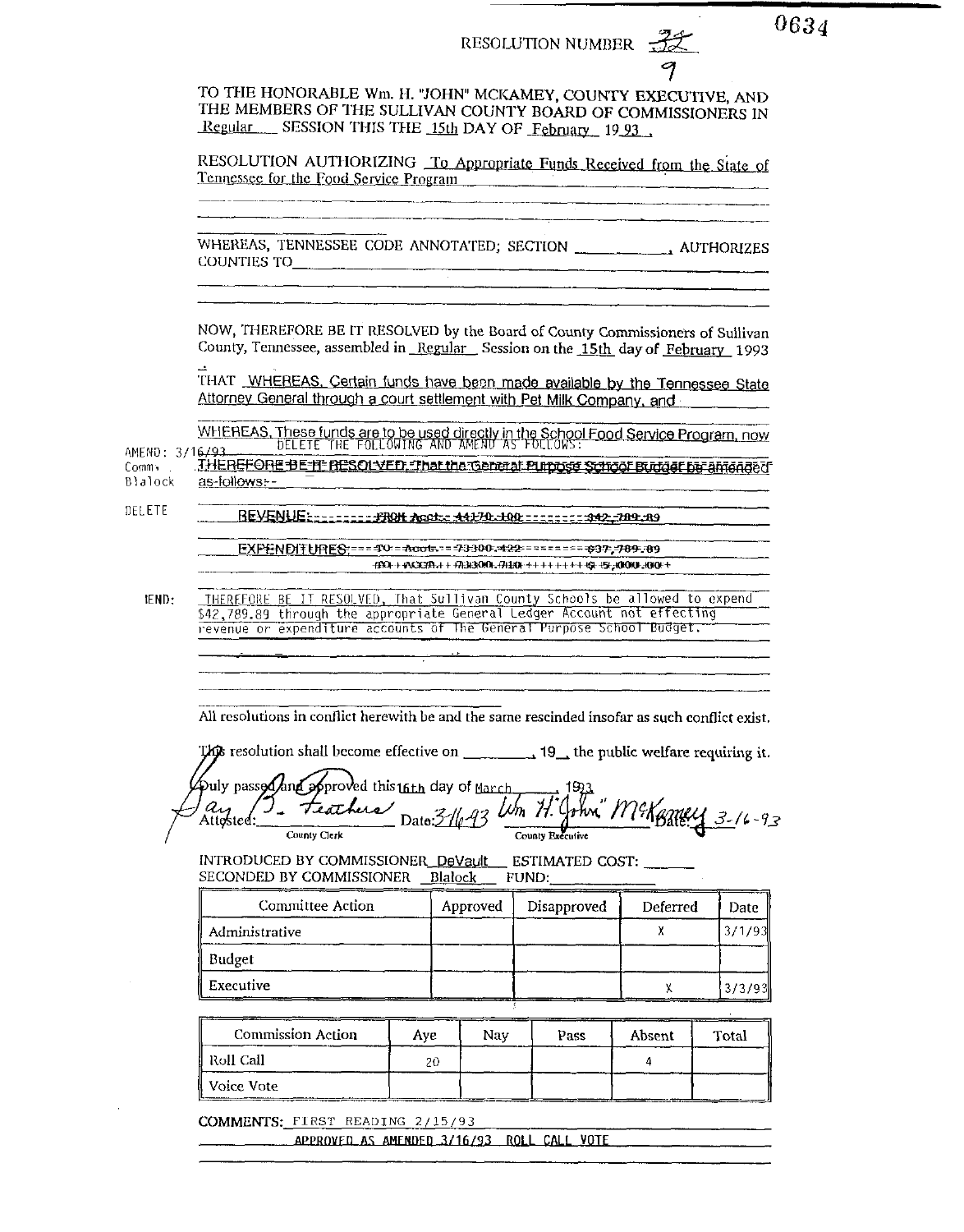TO THE HONORABLE Wm. H. "JOHN" MCKAMEY, COUNTY EXECUTIVE, AND THE MEMBERS OF THE SULLIVAN COUNTY BOARD OF COMMISSIONERS IN Regular SESSION THIS THE 15th DAY OF February 1993

RESOLUTION AUTHORIZING Proposing a Plan for Merging Maintenance of ALL County Buildings Under the Supervision of the School Maintenance Supervisor

**COUNTIES TO\_** 

NOW, THEREFORE BE IT RESOLVED by the Board of County Commissioners of Sullivan County, Tennessee, assembled in Regular Session on the 15th day of February 1993

THAT WHEREAS, Government on all levels has an obligation to the people to strive continually to improve economy and efficiency, and

WHEREAS. For Sullivan County to have the School Maintenance Supervisor be responsible for ALL county buildings, both government and school, would be a means to improve government operation in Sullivan County, now

THEREFORE BE IT RESOLVED, That the County Executive, Wm. H. "John" McKamey and the County School Superintendent, Dr. John O'Dell, pursue this proposal, and

BE IT FURTHER RESOLVED, That the plan for such a maintenance merger be formulated and ready to implement by the next fiscal year on July 1, 1993.

MEND: County Executive, John McKamey, Dr. John O. Dell, School Superintendent /16/93 omm. Blalock

Joe Mike Akard, Purchasing Agent and the appropriate department heads determine the feasibility of this merger. (Delete date - July 1, 1993)

All resolutions in conflict herewith be and the same rescinded insofar as such conflict exist.

This resolution shall become effective on  $\qquad \qquad$ , 19, the public welfare requiring it.

Duly passed and approved this 16thay of March 1993<br>Attested: Feather Date: 3-16-93 Um H. Gown. M& Bately 3-16-93

INTRODUCED BY COMMISSIONER Groseclose ESTIMATED COST: \_\_\_\_\_\_ SECONDED BY COMMISSIONER T. Jones FUND:

| Committee Action    | Approved | Disapproved | Deferred | Date   |
|---------------------|----------|-------------|----------|--------|
| Administrative      |          |             |          | 271707 |
| Budget<br>No Action |          |             |          | 3/4/9  |
| Executive           |          |             |          |        |

| <b>Commission Action</b> | Ave | Nav | Pass | Absent | Total |
|--------------------------|-----|-----|------|--------|-------|
| Roll Call                |     |     |      |        |       |
| Voice Vote               |     |     |      |        |       |

COMMENTS: FIRST READING 2/15/93

. . . . . . . . . . . . . .

MOTION BY: Comm. H. Childress and Seconded by: Comm. Hyatt - TO TABLE Motion failed - Roll Call Vote, 3/16/93

APPROVED AS AMENDED: 3/16/93 Voice Vote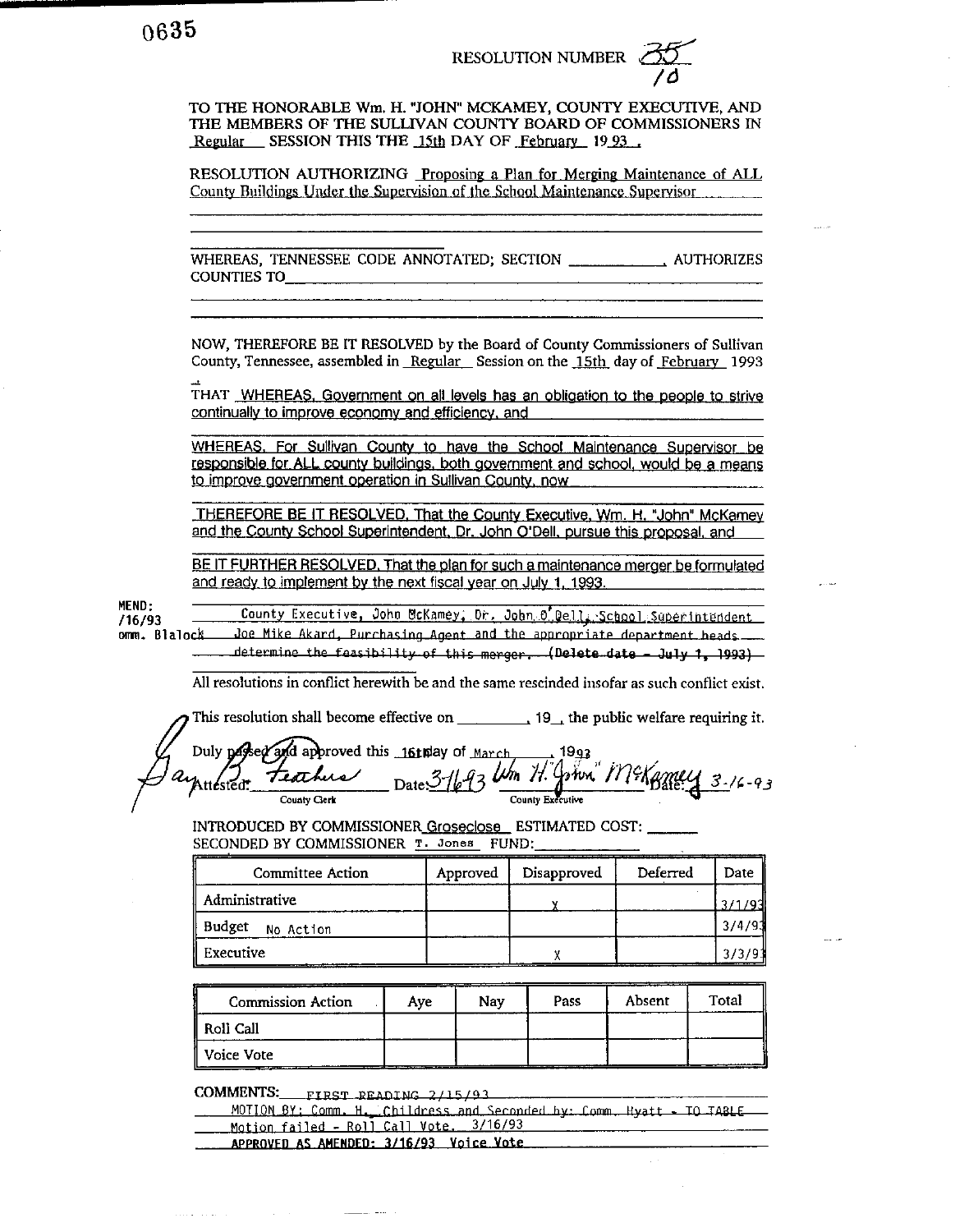71 TO THE HONORABLE Wm. H. "JOHN" MCKAMEY, COUNTY EXECUTIVE, AND THE MEMBERS OF THE SULLIVAN COUNTY BOARD OF COMMISSIONERS IN Regular SESSION THIS THE 15th DAY OF February 1993

| RESOLUTION AUTHORIZING Suit Cost Tax Rate |  |  |  |
|-------------------------------------------|--|--|--|
|-------------------------------------------|--|--|--|

COUNTIES TO

▞<br><sup>▗▙▟▙▁</sup>▗▗▅▅*▟<sup>▙▙▁</sup>▖▀▛▞▖▙▓▁▀▀▞▆▐▙▙▁▀▜▆▓▙▙▃<sub>▕▜</sub>▗▛▁▁▁▁▅▆▊▙▁▗▗▆▛▙▓▁▗▁</sub>▟▛▛▖▓▏▗▄▗▅▛▙▙▐▚▗▅▄▅▖▋▅▓▆▆▓▁▁▁▁▁▁▁▁▁▁▁▁▁▁▁▁▁▁▁▁* 

NOW, THEREFORE BE IT RESOLVED by the Board of County Commissioners of Sullivan County, Tennessee, assembled in Regular Session on the 15th day of February 1993

THAT WHEREAS, Equity and fairness demands it, and

THEREFORE BE IT RESOLVED. That whenever Sullivan County might sue one of the cities within Sullivan County that the tax rate necessary to cover the appropriation necessary for such suit only be applied to properties outside of the incorporated areas of the County, and the county of the County and the county of the county of the county of the county of the county of the county of the county of the county of the county of the county of the county of the county of the co

FURTHER BE IT RESOLVED. That the Sullivan County Commission request the Tennessee State Legislature also to endorse this differentiation in the tax rate by a private  $act.$ 

All resolutions in conflict herewith be and the same rescinded insofar as such conflict exist.

| This resolution shall become effective on | $\frac{1}{2}$ 19 the public welfare requiring it. |  |
|-------------------------------------------|---------------------------------------------------|--|
|                                           |                                                   |  |

Duly passed and approved this \_\_\_\_ day of \_\_\_\_\_\_\_\_\_\_\_ 19\_\_\_

Attested: **County Clerk** 

Date: County Executive Date:

standard and the second states of the second states of the second states of the second states of the second st<br>Second states of the second states of the second states of the second states of the second states of the second

INTRODUCED BY COMMISSIONER\_King ESTIMATED COST: SECONDED BY COMMISSIONER Fortune FUND:

| Committee Action           | Approved | Disapproved | Deferred | Date |
|----------------------------|----------|-------------|----------|------|
| Administrative<br>TO TARLE |          |             |          |      |
| Budget                     |          |             |          |      |
| Executive<br>to Table.     |          |             |          |      |

| <b>Commission Action</b> | Ave | Nav | Pass | Absent | Total |
|--------------------------|-----|-----|------|--------|-------|
| ∥ Roll Call              |     |     |      |        |       |
| Voice Vote               |     |     |      |        |       |

COMMENTS: FIRST READING  $2/15/93$ 

FAILED 3/16/93 ROLL CALL 5 Ave, 14 Nav. 5 Absent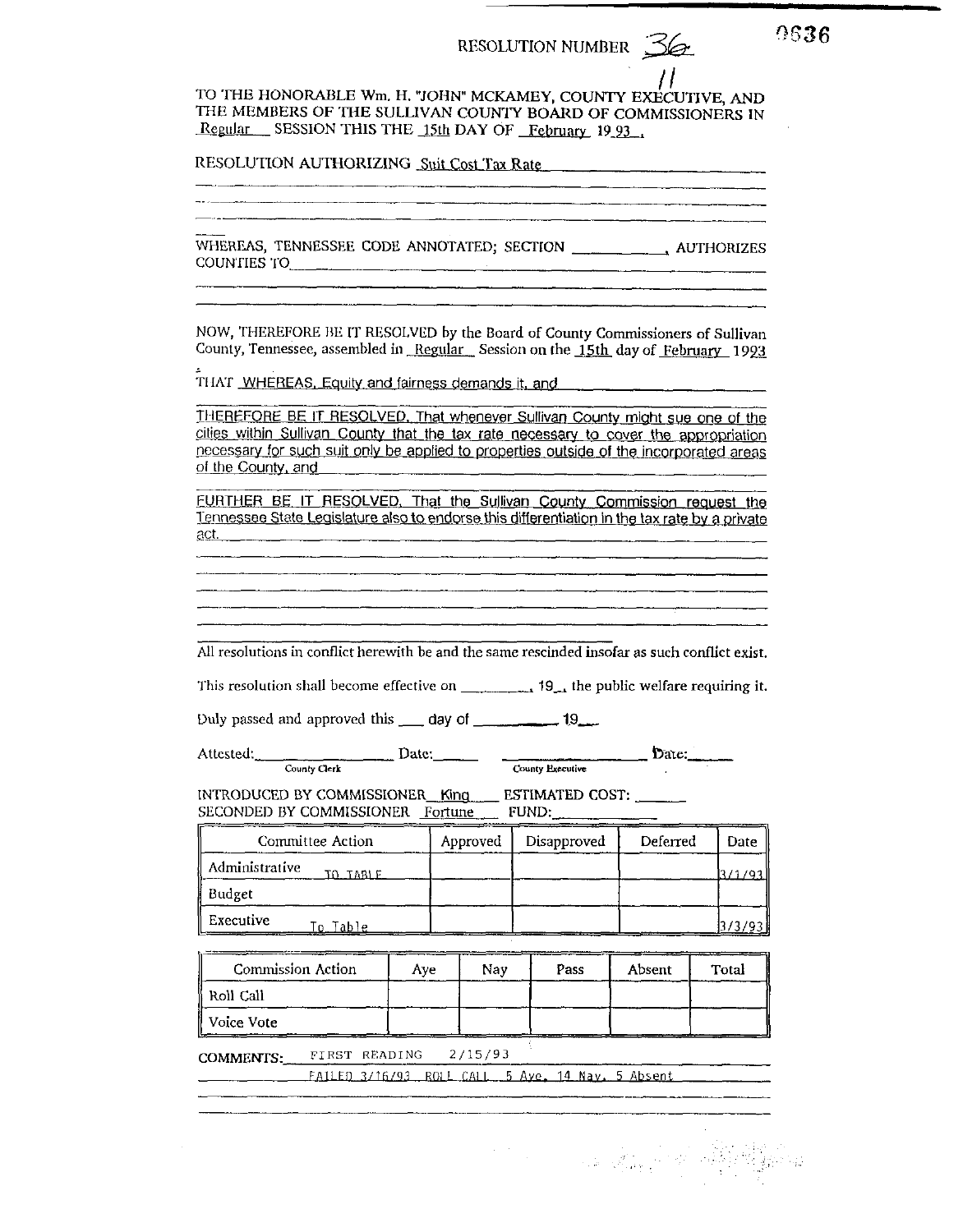TO THE HONORABLE Wm. H. "JOHN" MCKAMEY, COUNTY EXECUTIVE, AND THE MEMBERS OF THE SULLIVAN COUNTY BOARD OF COMMISSIONERS IN Regular SESSION THIS THE 15th DAY OF February 1993

RESOLUTION AUTHORIZING Rural Sewer Tax Rate

WHEREAS. TENNESSEE CODE ANNOTATED: SECTION . AUTHORIZES **COUNTIES TO** 

NOW, THEREFORE BE IT RESOLVED by the Board of County Commissioners of Sullivan County, Tennessee, assembled in Regular Session on the 15th day of February 1993

THAT WHEREAS, Equity and Fairness demands it, and

THEREFORE BE IT RESOLVED. That whenever any rural sewer project or work, or any sewer project or work outside of the incorporated areas of Bristol, Bluff City or Kingsport is entered into by the County that involves County tax dollars, or might eventually involve County tax dollars, that whatever tax rate that is necessary to fund any such appropriation only be applied to properties outside of the incorporated areas of the County, and

FURTHER BE IT RESOLVED. That the Sullivan County Commission request the Tennessee State Legislature also to endorse this differentiation in the tax rate by a private act.

All resolutions in conflict herewith be and the same rescinded insofar as such conflict exist.

This resolution shall become effective on  $\qquad \qquad$  19, the public welfare requiring it.

Attested: **County Clerk** 

INTRODUCED BY COMMISSIONER\_King \_\_\_\_\_\_\_ ESTIMATED COST: \_\_\_\_\_\_ SECONDED BY COMMISSIONER Fortune FUND:

| Committee Action        | Approved | Disapproved | Deferred | Date  |
|-------------------------|----------|-------------|----------|-------|
| Administrative To Table |          |             |          | /1/93 |
| Budget                  |          |             |          |       |
| Executive<br>ماble I    |          |             |          |       |

| <b>Commission Action</b> | Ave | Nav | Pass | Absent | Total |
|--------------------------|-----|-----|------|--------|-------|
| ' Roll Call              |     |     |      |        |       |
| ∥ Voice Vote             |     |     |      |        |       |

**COMMENTS:** COMMENTS: <u>FIRST READING 2/15/93</u><br>3/16/93 Motion by: Comm. Milhorn and Seconded by: Comm. H.Childress – TO TABLE TABLED 3/16/93 ROLL CALL 13 Aye, 6 Nay, 5 Absent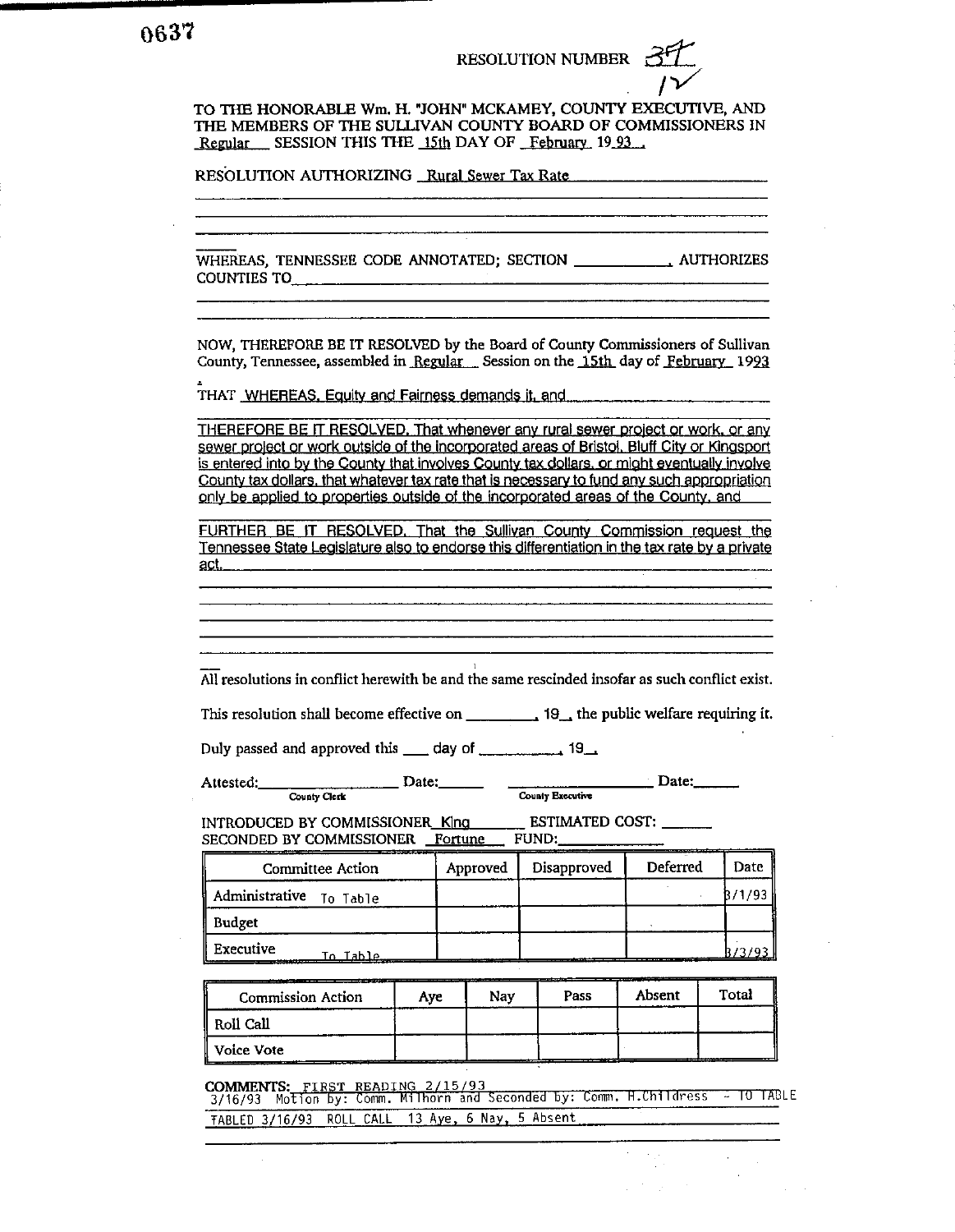<u> 1990 - Jan James James James James James James James James James James James James James James James James Ja</u>

13

0638

TO THE HONORABLE Wm. H. "JOHN" MCKAMEY, COUNTY EXECUTIVE. AND THE MEMBERS OF THE SULLIVAN COUNTY BOARD OF COMMISSIONERS IN Regular SESSION THIS THE 15th DAY OF February 19 93

RESOLUTION AUTHORIZING Highway Tax Rate

COUNTIES TO

NOW, THEREFORE BE IT RESOLVED by the Board of County Commissioners of Sullivan County, Tennessee, assembled in Regular Session on the 15th day of February 1993

THAT WHEREAS, The citizens of Sullivan County who own property within the territorial limits of the incorporated cities pay both city and county taxes, and

WHEREAS, A part of the county taxes paid by those owning property within the territorial limits of the incorporated cities goes into the County Highway Fund, and

WHEREAS, For example in the 1992-93 County tax rate breakdown, 35 cents was applied to the Highway Fund out of a total \$4.24 overall tax rate. Taking into consideration that over 63% of the property tax is generated from assessments within the cities of Sullivan County and approximately \$4,478,250 is generated from the 35 cents highway rate. approximately \$2,821,297.50 of the highway fund coming from the property tax is generated within the cities, and

WHEREAS, None of the County Highway Fund is used within the cities, not one penny, and

WHEREAS, According to road mileage provided by Tennessee County SVCS Association on FAX dated August 13, 1992, shows Sullivan County road mileage as 929.9 and city street mileage as 740.4 (see attachment), the mileage of city streets is 45% of the total 1643.9 miles for city streets and county roads (other roads within county are state supported roads of the state highway system, interstate mileage and state and federal reservation mileage), and

WHEREAS, The major portion of the roads in the county used by city citizens is federal and state roads which are arterial and connector type roads and which are funded by state federal funds, for example US 11-W, US 11-E, US 421, US 19-E, I-81, I-181, State 93, State 37, State 75, etc., and

WHEREAS, City property owners in addition to paying county taxes for roads and streets in the county, pay city taxes for roads and streets within the cities, while county property owners pay only county taxes, and

WHEREAS, There is a definite and longstanding inequity in the County tax rate associated particularly with the highway tax rate, and

WHEREAS, A highway tax rate resolution was passed in 1979 by the Sullivan County Commission to pay to the cities a portion of what is generated in the cities by the highway tax rate and same was paid for 8 years, but has not been paid for the last 5 years, and

WHEREAS. The state legislature passed a private act in 1985 endorsing the disbursement of funds to the cities, and

WHEREAS, When an inequity is found to exist, the just and right thing demands that inequity be corrected, now

THEREFORE BE IT RESOLVED. That the highway tax rate be removed from the tax rate of those property owners within the territorial limits of the unincorporated cities, and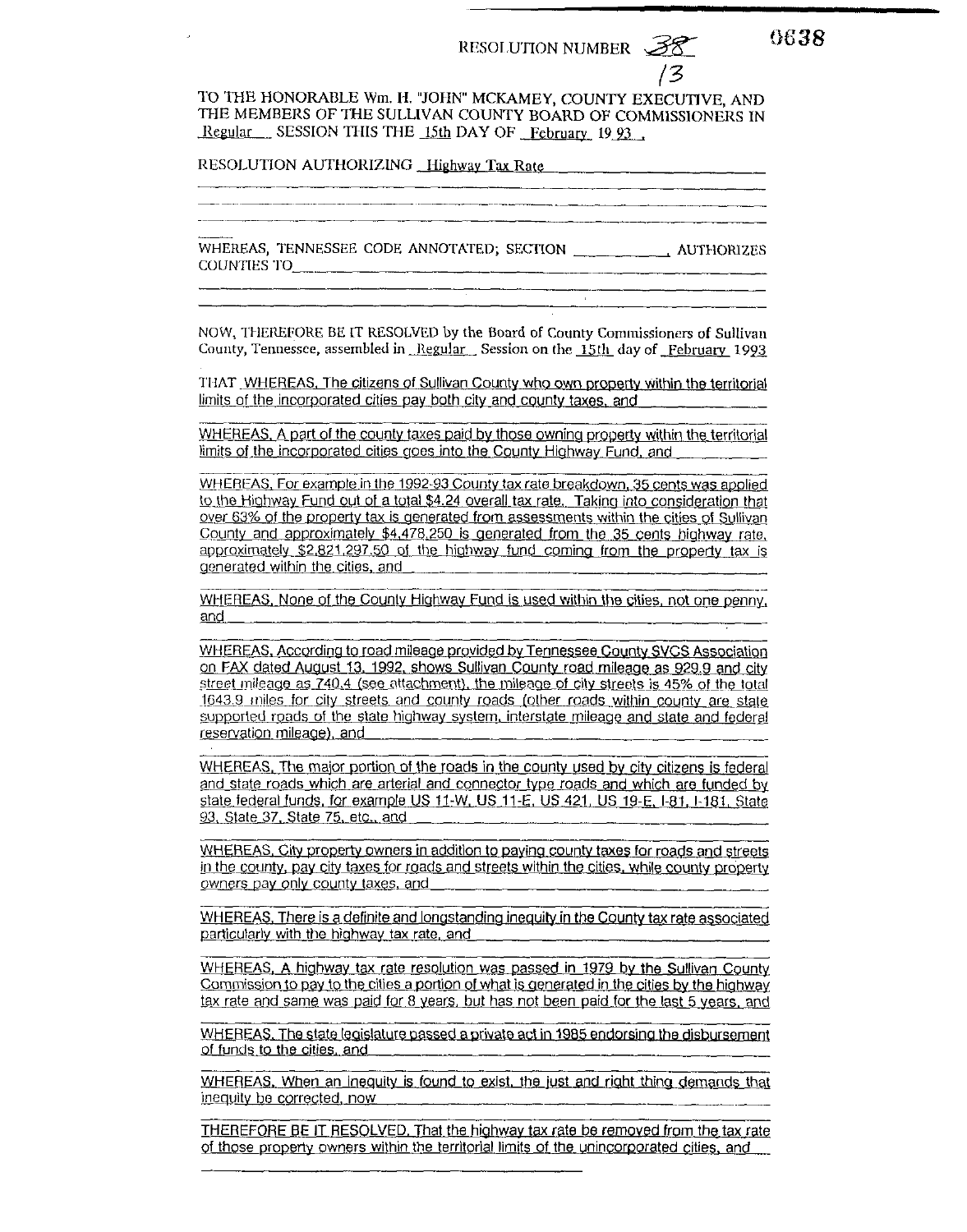| 0639 |  |
|------|--|
|------|--|

Resolution No. 38 13

FURTHER BE IT RESOLVED. That the Sullivan County Commission request the Tennessee Legislature also to endorse this differentiation in the tax rate by a private act.

| All resolutions in conflict herewith be and the same rescinded insofar as such conflict exist.<br>This resolution shall become effective on $\frac{1}{\sqrt{1-\frac{1}{\sqrt{1-\frac{1}{\sqrt{1-\frac{1}{\sqrt{1-\frac{1}{\sqrt{1-\frac{1}{\sqrt{1-\frac{1}{\sqrt{1-\frac{1}{\sqrt{1-\frac{1}{\sqrt{1-\frac{1}{\sqrt{1-\frac{1}{\sqrt{1-\frac{1}{\sqrt{1-\frac{1}{\sqrt{1-\frac{1}{\sqrt{1-\frac{1}{\sqrt{1-\frac{1}{\sqrt{1-\frac{1}{\sqrt{1-\frac{1}{\sqrt{1-\frac{1}{\sqrt{1-\frac{1}{\sqrt$ |     |          |             |                                |        |
|-------------------------------------------------------------------------------------------------------------------------------------------------------------------------------------------------------------------------------------------------------------------------------------------------------------------------------------------------------------------------------------------------------------------------------------------------------------------------------------------------|-----|----------|-------------|--------------------------------|--------|
| Duly passed and approved this example of the same of 19.                                                                                                                                                                                                                                                                                                                                                                                                                                        |     |          |             |                                |        |
| Attested: County Clerk Date: County Executive                                                                                                                                                                                                                                                                                                                                                                                                                                                   |     |          |             | $\overline{\phantom{a}}$ Date: |        |
| INTRODUCED BY COMMISSIONER_King _____ ESTIMATED COST: _______<br>SECONDED BY COMMISSIONER Fortune FUND:                                                                                                                                                                                                                                                                                                                                                                                         |     |          |             |                                |        |
| <b>Committee Action</b>                                                                                                                                                                                                                                                                                                                                                                                                                                                                         |     | Approved | Disapproved | Deferred                       | Date   |
| Administrative To Table                                                                                                                                                                                                                                                                                                                                                                                                                                                                         |     |          |             |                                | B/1/93 |
| Budget                                                                                                                                                                                                                                                                                                                                                                                                                                                                                          |     |          |             |                                |        |
| Executive<br>To Table                                                                                                                                                                                                                                                                                                                                                                                                                                                                           |     |          |             |                                | 3/3/93 |
| <b>Commission Action</b>                                                                                                                                                                                                                                                                                                                                                                                                                                                                        | Aye | Nav      | Pass        | Absent                         | Total  |
| Roll Call                                                                                                                                                                                                                                                                                                                                                                                                                                                                                       |     |          |             |                                |        |
| Voice Vote                                                                                                                                                                                                                                                                                                                                                                                                                                                                                      |     |          |             |                                |        |

COMMENTS: FIRST READING 2/15/93 FAILER. 3/16/93 ROLL CALL 7Aye, 11 Nay, 1 Pass, 5 Absent

 $\hat{\mathbf{r}}$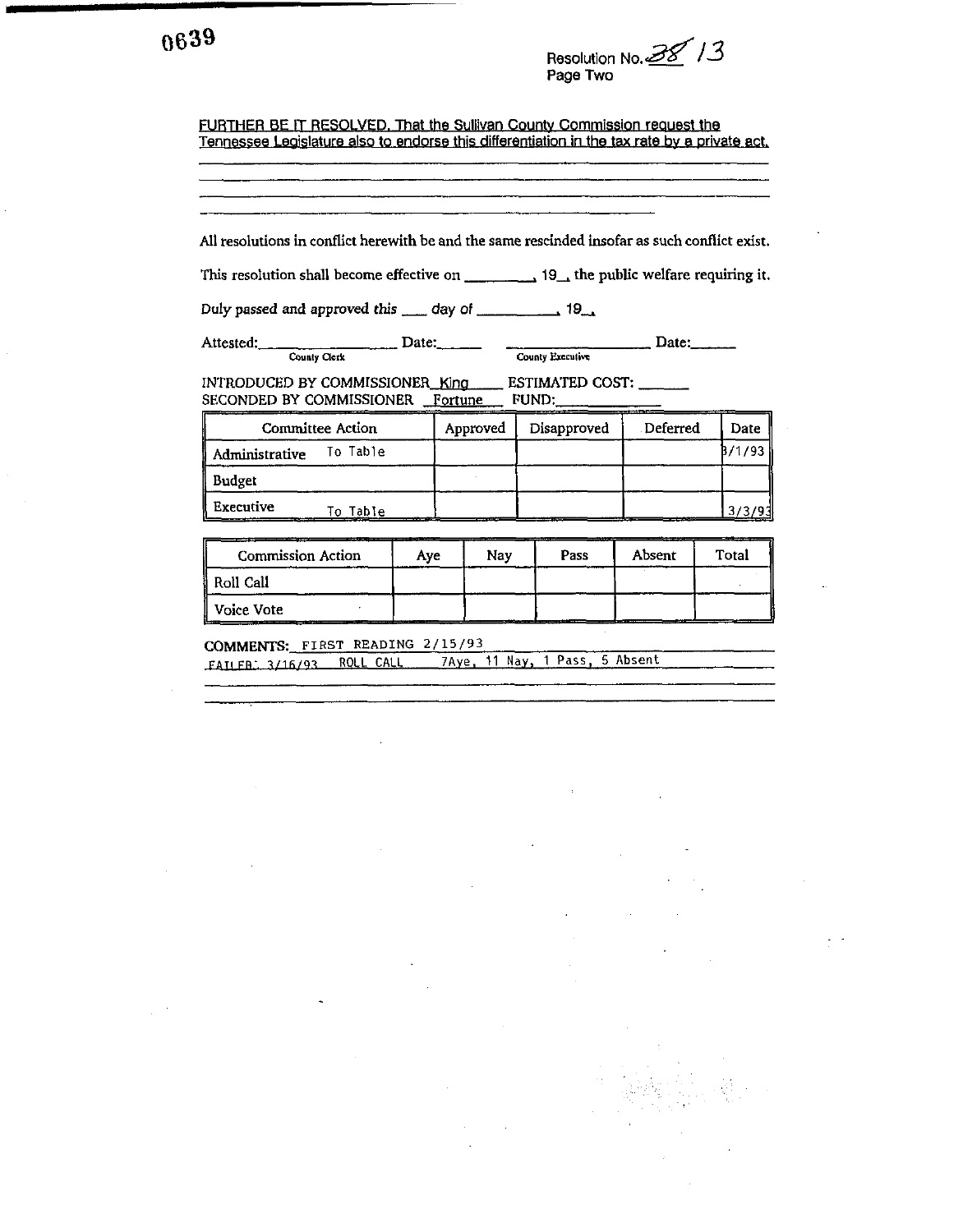and the control of the

0640

TO THE HONORABLE Wm. H. "JOHN" MCKAMEY, COUNTY EXECUTIVE, AND THE MEMBERS OF THE SULLIVAN COUNTY BOARD OF COMMISSIONERS IN Regular SESSION THIS THE 15th DAY OF February 19.93.

RESOLUTION AUTHORIZING County Attorney to Institute Litigation Against the City of Kingsport Relative to Annexation of Horse Creck Village

COUNTIES TO

NOW, THEREFORE BE IT RESOLVED by the Board of County Commissioners of Sullivan County, Tennessee, assembled in Regular Session on the 15th day of February 1993

THAT WHEREAS, The City of Kingsport has approved the annexation of Horse Creek Village, now \_\_\_

THEREFORE BE IT RESOLVED. That the Sullivan County Attorney, John S. McLellan, III, be authorized to institute legal proceedings to contest the annexation of Horse Creek Village.

AMEND: 3/16/93 COMM. BELCHER

BE IT FURTHER RESOLVED, That County Attorney John S. McLellan, III be assisted by Attorney Charlton DeVault in this litigation and appropriate \$25,000.00 to fund this annexation suit.

All resolutions in conflict herewith be and the same rescinded insofar as such conflict exist.

This resolution shall become effective on  $\qquad \qquad$ , 19, the public welfare requiring it.

approved this 16th day of March 1993 Duly passe Feathers Date: 3-16-93 Um H. John" McKerney 3-16-93 spested:

INTRODUCED BY COMMISSIONER F. Childress ESTIMATED COST: \_\_\_ \_\_ SECONDED BY COMMISSIONER BELCHER FUND:

| <b>Committee Action</b> | Approved | Disapproved | Deferred | Date |
|-------------------------|----------|-------------|----------|------|
| Administrative          |          |             |          | ۹ľ   |
| ∥ Budget-               |          |             |          |      |
| ∥ Executive             |          |             |          |      |

| Commission Action | ____<br>Ave. | Nav | Pass | Absent | Total |
|-------------------|--------------|-----|------|--------|-------|
| ∦ Roll Call       |              |     |      |        |       |
| ∥ Voice Vote⊹     |              |     |      |        |       |

COMMENTS: FIRST READING 2/15/93 APPROVED AS AMENDED 3/16/93 ROLL CALL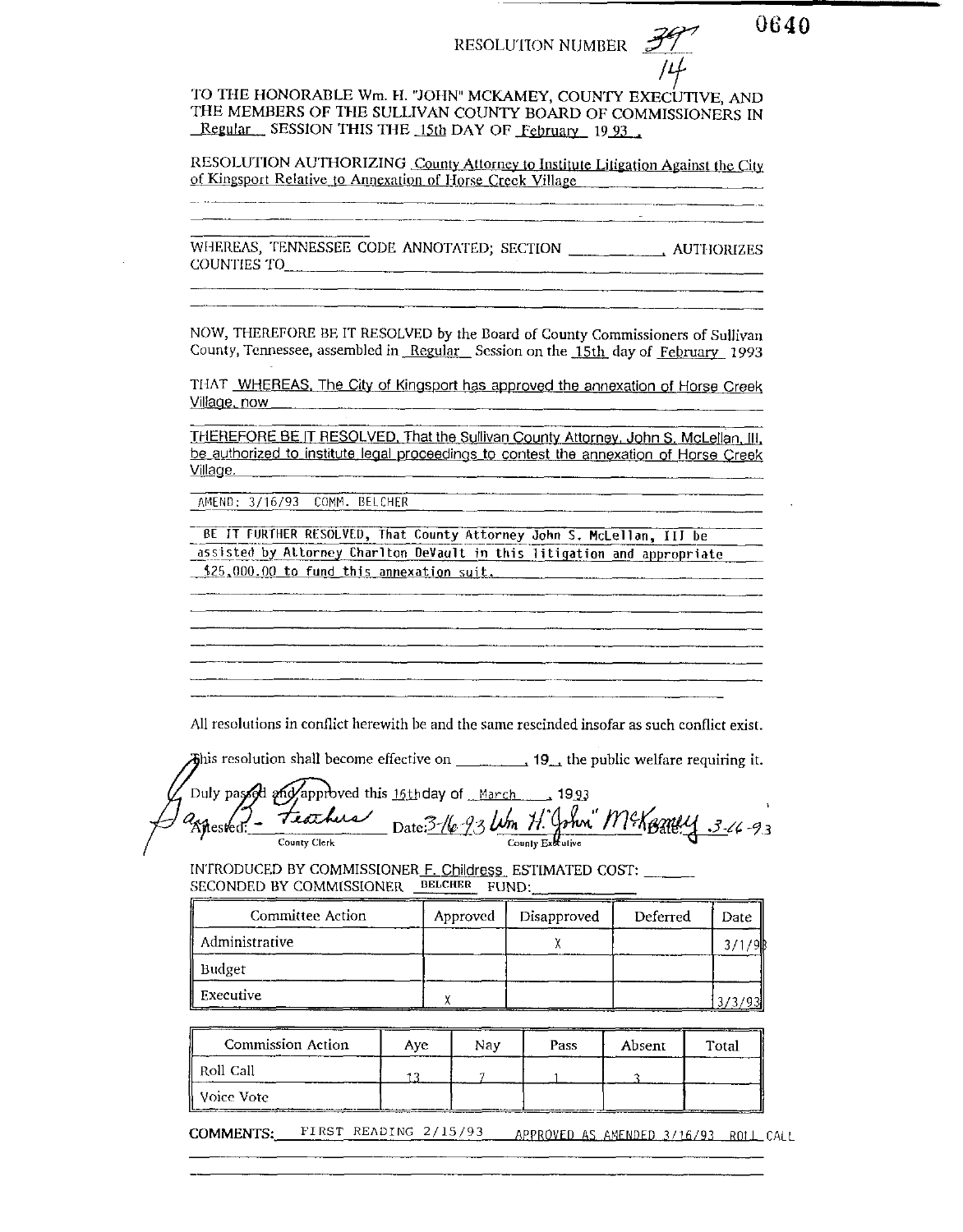TO THE HONORABLE Wm. H. "JOHN' **MCKAMEY.** COUNTY EXECUTIVE, AND THE MEMBERS OF THE SULLIVAN COUNTY BOARD OF COMMISSIONERS IN Regular SESSION THIS THE 15th DAY OF March 1993,

RESOLUTION AUTHORIZING A Study By Sullivan County Highway Department for the Installation of Left Turn Signals on Bloomingdale Road at the I/S of Wadlow Gap Road and John B. Dennis Bv-Pass

WHEREAS, TENNESSEE CODE ANNOTATED; SECTION . AUTHORIZES COUNTIES TO

NOW, THEREFORE BE IT RESOLVED by the Board of County Commissioners of Sullivan County, Tennessee, assembled in Regular Session on the 15th day of March 1993

THAT BE IT RESOLVED. That the Sullivan County Highway Department conduct a study for the feasibilitv of installina the followina:

**1)** A left turn sianal onto John **8.** Dennis Bv-Pass from Bloominadale Road

**2)** A left turn sianal onto Wadlow Gaa Road from Bloominadale Road

3/6/93 - Motion **bv:** Comm. Kinq and Seconded **by** Comm. Reedy AMEND AS FOLLOWS:

Include also in this study the feasibility of installing overhead lights at this intersection.

All resolutions in conflict herewith be and the same rescinded insofar as such conflict exist.

**The set of the public welfare requiring it.** The public welfare requiring it.

Date: We resolutions in contlict herewith be and the same rescinded insolar as such contlict exists<br>
Unity passed and approved this 16th day of March 19 33<br>
County Certested: Date:  $\frac{3}{\sqrt{2}}$  Date:  $\frac{3}{\sqrt{2}}$  Um  $\frac{1}{\sqrt{2}}$ 

| Committee Action | Approved | Disapproved | Deferred | Date           |
|------------------|----------|-------------|----------|----------------|
| Administrative   |          |             |          | B/1/93         |
| Budget           |          |             |          |                |
| l Executive      |          |             |          | $\frac{6}{39}$ |

|                  | <b>Commission Action</b> | Aye | Nav                         | Pass | Absent | Total      |
|------------------|--------------------------|-----|-----------------------------|------|--------|------------|
| ll Roll Call     |                          |     |                             |      |        |            |
| ∦ Voice Vote     |                          |     |                             |      |        |            |
| <b>COMMENTS:</b> | Waiver of Rules          |     | APPROVED AS AMENDED 3/16/93 |      |        | Voice Vote |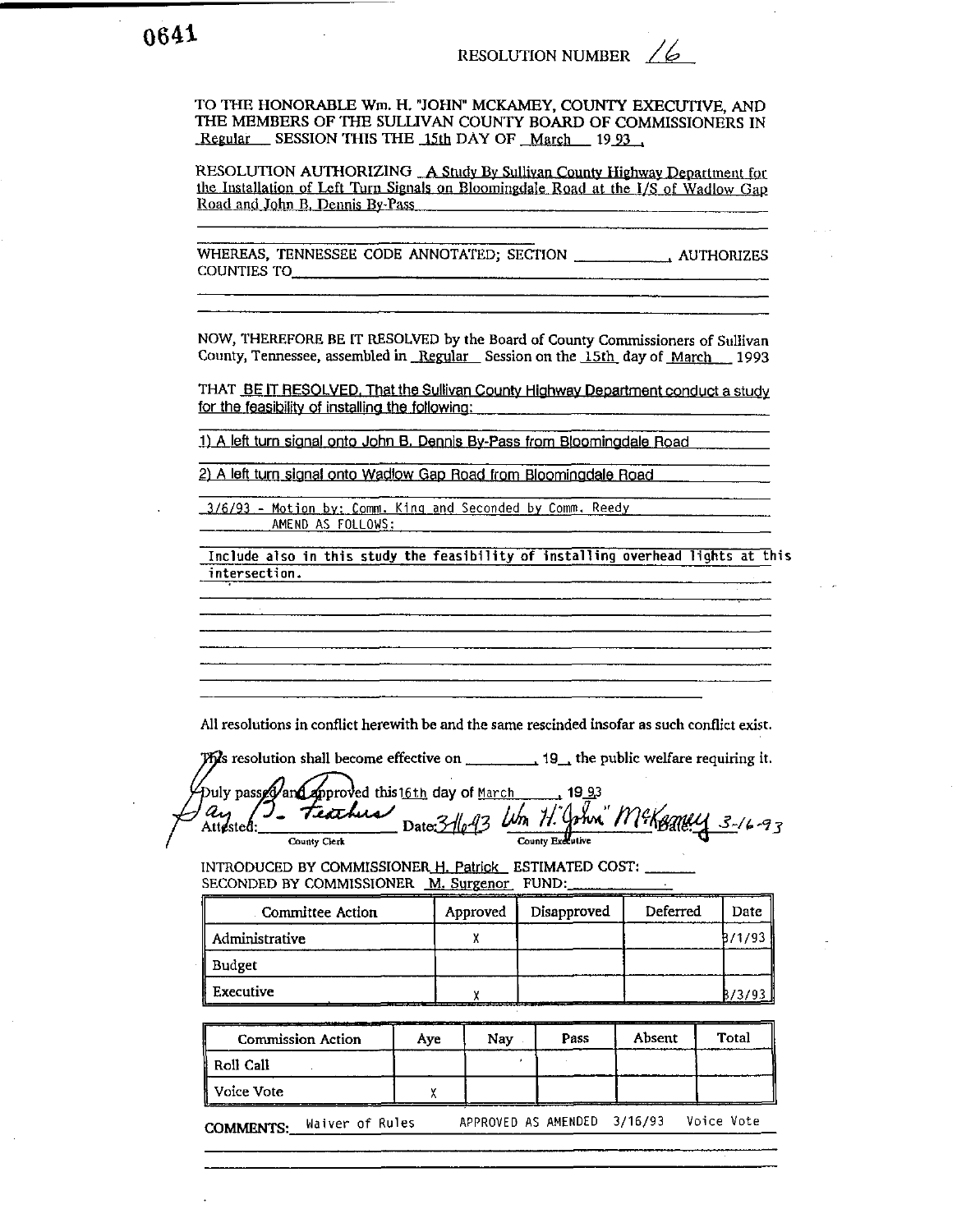RESOLUTION NUMBER / /

 $U042$ 

TO THE HONORABLE Wm. H. "JOHN" MCKAMEY, COUNTY EXECUTIVE, AND THE MEMBERS OF THE SULLIVAN COUNTY BOARD OF COMMISSIONERS IN Regular SESSION THIS THE 15th DAY OF March 1993.

RESOLUTION AUTHORIZING Appointment to Sullivan County Planning Commission

**COUNTIES TO** 

NOW, THEREFORE BE IT RESOLVED by the Board of County Commissioners of Sullivan County, Tennessee, assembled in Regular Session on the 15th day of March 1993.

THAT WHEREAS, The Sullivan County Regional Planning Commission, due to the resignation of one of its members, requires the appointment of one member to fill a vacant position, and

WHEREAS, Sullivan County Resolution #8 passed 12/19/88 concerning the makeup of the Planning commission, requires members to reside in certain areas of the County, and

WHEREAS, Nominees must be appointed by the Local Planning Office, Tennessee Department of Economic and Community Development in Nashville based on recommendations by Sullivan County, and

WHEREAS, it is advantageous to fill the vancancy as soon as possible, therefore

BE IT RESOLVED, That the following nominee be submitted for confirmation:

Mr. Harold L. Barnes - representing the Piney Flats-Bluff City Area (to replace Mr. Terry Jones)

All resolutions in conflict herewith be and the same rescinded insofar as such conflict exist.

Duly paged and approved this 16th day of March 1993<br>Attessed: Teathus Date: 3-1693 Un H. John MeKappel County Executive County Clerk INTRODUCED BY COMMISSIONER \_\_ Jones ESTIMATED COST: SECONDED BY COMMISSIONER \_ Hyatt **FUND: COMMITTEE ACTION: APPROVED DISAPPROVED** DEFERRED DATE Administrative  $X$ 3/1/93 **Budget** Executive  $\rightarrow$ 373793  $\{AYE \}$   $\{NAY \}$   $\{PASS \}$   $\{ABSENT\}$   $\{TOTAL\}$ **COMMISSION ACTION** -19 Roll Call  $\frac{5}{2}$ Voice Vote COMMENTS: WAIVER OF RULES APPROVED 3/16/93 ROLL CALL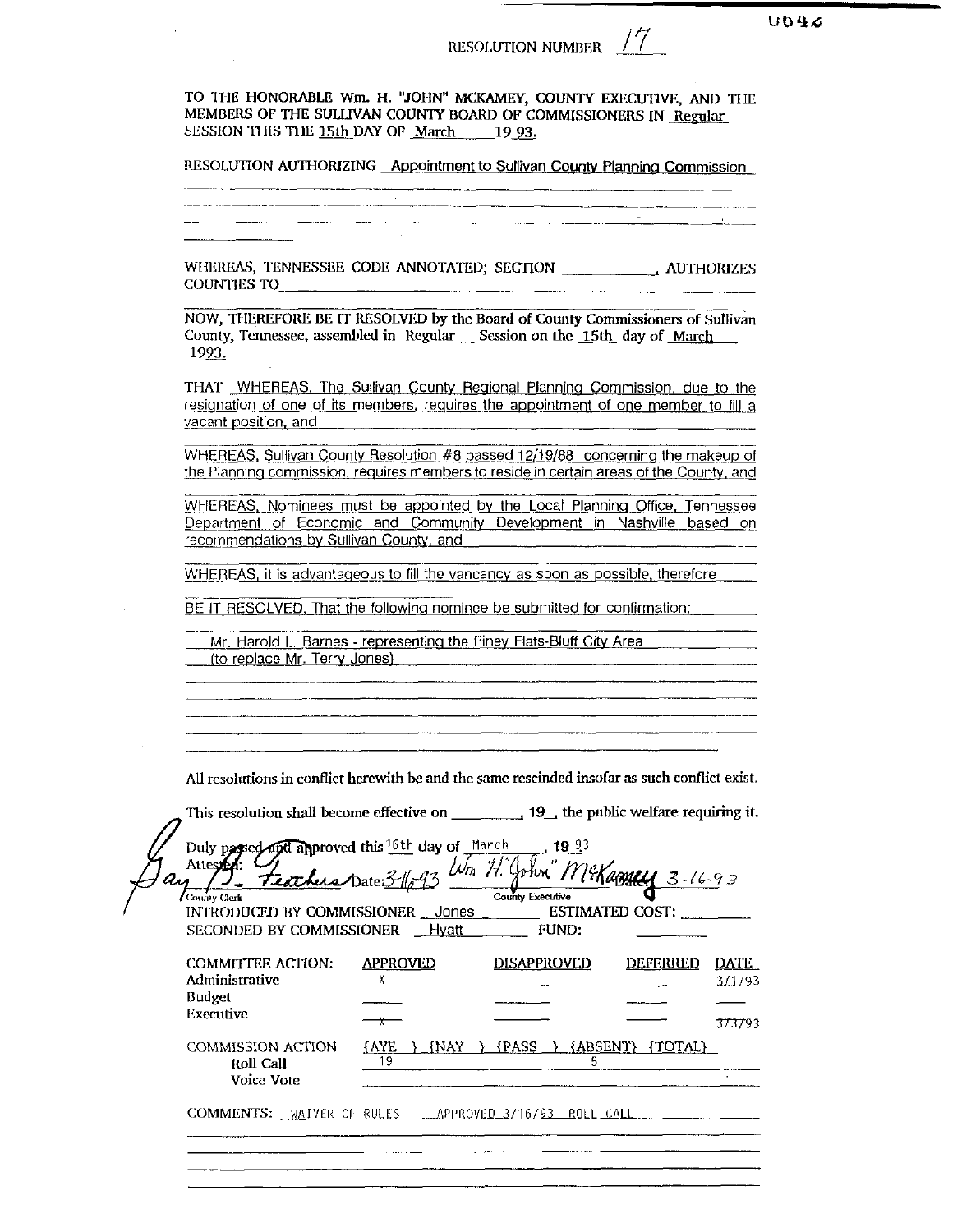TO THE HONORABLE Wm. H. "JOHN" MCKAMEY, COUNTY EXECUTIVE, AND THE MEMBERS OF THE SULLIVAN COUNTY BOARD OF COMMISSIONERS IN Regular SESSION THIS THE 15th DAY OF March 1993.

RESOLUTION AUTHORIZING Acceotance of a 60 ft. Roadwav as a Countv Road - 5th  $CD.$ 

WHEREAS, TENNESSEE CODE ANNOTATED; SECTION **. AUTHORIZES** COUNTIES TO

NOW, THEREFORE BE IT RESOLVED by the Board of County Commissioners of Sullivan County, Tennessee, assembled in Regular Session on the 15th day of March 1993

THAT BE IT RESOLVED. That a gravel road about 600 feet in length, extending from Ellis Road to Cul-De-Sac be accepted as a Sullivan Countv Road. Said road is named Sammons Private Drive, and

FURTHER BE IT RESOLVED. That deed for a 40 ft. R.O.W. and Cui-De-Sac will be provided bv residents at **no** expense to Sullivan Countv.

All resolutions in conflict herewith be and the same rescinded insofar as such conflict exist.

This resolution shall become effective on  $\frac{1}{1-\frac{1}{2}}$  the public welfare requiring it.

Attested: County Clerk Date: Date: County Executive Date: **County Executive** 

All resolutions in conflict herewith be and the same rescinded insofar as such conflict ex<br>
This resolution shall become effective on  $\frac{19}{\text{Couly}}$ , the public welfare requiring<br>
Duly passed and approved this  $\frac{19}{\text{C$ 

|                | Committee Action                | Approved | Disapproved | Deferred | Date   |
|----------------|---------------------------------|----------|-------------|----------|--------|
| Administrative |                                 |          |             |          | 3/1/91 |
| Budget         |                                 |          |             |          |        |
| ll Executive   | Refer to Planning<br>Commission |          |             |          |        |

| <b>Commission Action</b> | Ave | Nav | Pass | Absent | Total |
|--------------------------|-----|-----|------|--------|-------|
| ∥ Roll Call              |     |     |      |        |       |
| Voice Vote               |     |     |      |        |       |

COMMENTS: 3/16/93 Referred to Sullivan County Regional Planning Commission as per resolution  $#22$  passed  $3/16/93$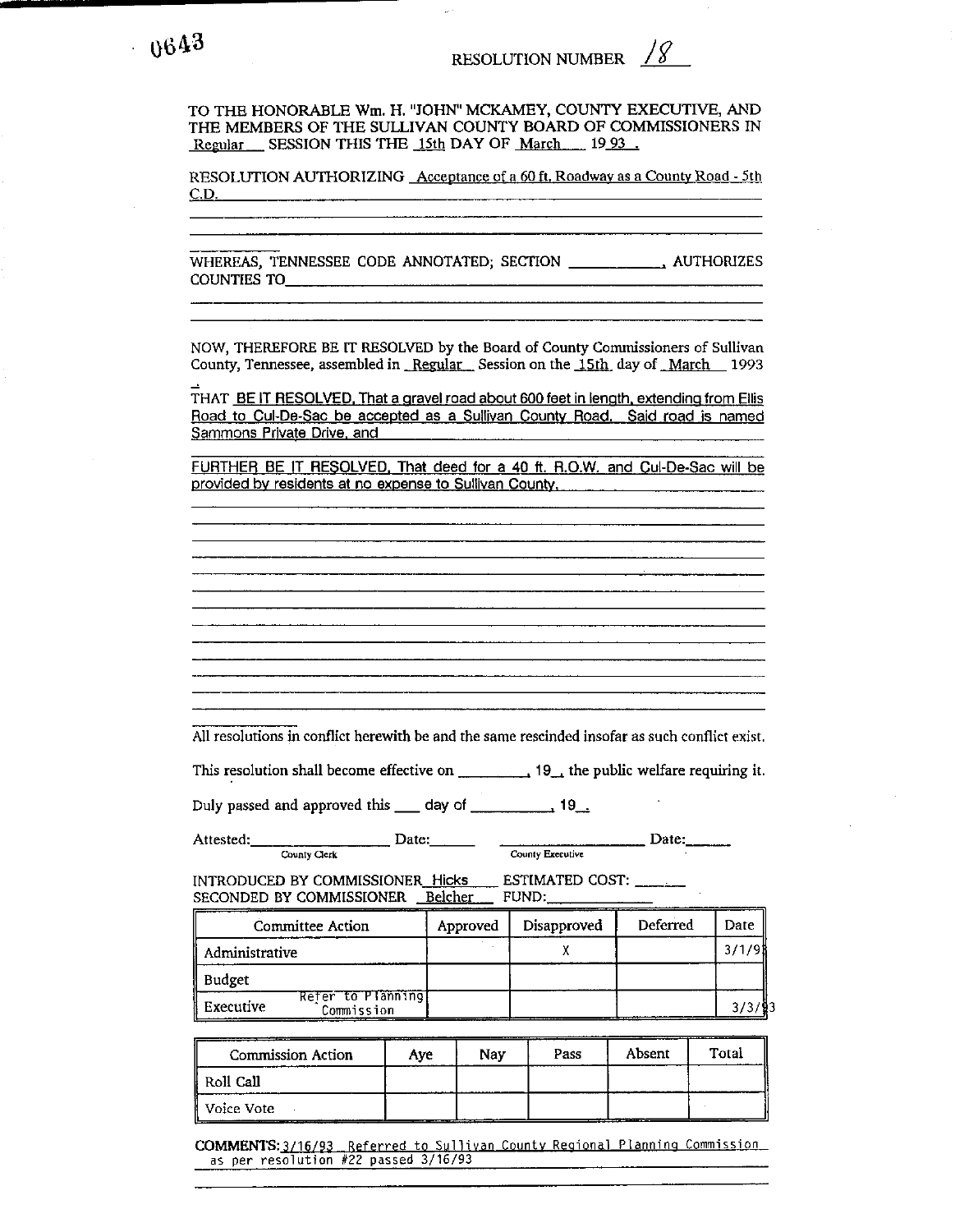RESOLUTION NUMBER  $\frac{1}{2}$ 

0644

TO THE HONORABLE Wm. H. "JOHN" MCKAMEY, COUNTY EXECUTIVE, AND THE MEMBERS OF THE SULLIVAN COUNTY BOARD OF COMMISSIONERS IN Regular SESSION THIS THE 15th DAY OF March 1993.

RESOLUTION AUTHORIZING County Executive, Wm. H. McKamey, to Execute An Agreement with First Tennessee Development Agency [10]

COUNTIES TO  $\qquad \qquad \qquad$ 

NOW, THEREFORE BE IT RESOLVED by the Board of County Commissioners of Sullivan County, Tennessee, assembled in Regular Session on the 15th day of March 1993

THAT WHEREAS, An agreement has been proposed by the Sullivan County Solid Waste Planning Region to engage the First Tennessee Development District to provide certain technical and planning services in connection with the Solid Waste Management Act of 1991; and

WHEREAS, The proposed agreement has been reviewed by County Attorney, John S. McLellan, Ill, now

THEREFORE BE IT RESOLVED. That County Executive, Wm. H. McKamey, be authorized to execute said agreement (copy of which is attached).

APPROPRIATE \$15,000,00

**WAIVER OF RULES REQUESTED** 

All resolutions in conflict herewith be and the same rescinded insofar as such conflict exist.

This resolution shall become effective on  $\frac{1}{2}$  19, the public welfare requiring it.

Duly parced and approved this tath day of MARCH 19 a3 Date 316 93 Um H. John. McKapaley 3-16-93 teachers Auelied: County Executive County Clerk

INTRODUCED BY COMMISSIONER\_Blalock ESTIMATED COST: \_\_\_\_ SECONDED BY COMMISSIONER Ferguson FUND:

| <b>Committee Action</b> | Approved | Disapproved | Deferred | Date   |
|-------------------------|----------|-------------|----------|--------|
| Administrative          |          |             |          | 3/1/93 |
| Budget                  |          |             |          |        |
| Executive               |          |             |          |        |

| Commission Action | Ave | Nav | Pass | Absent | Total |
|-------------------|-----|-----|------|--------|-------|
| Roll Call         | 19  |     |      |        |       |
| l Voice Vote      |     |     |      |        |       |

COMMENTS: WAIVER OF RULES APPROVED 3/16/93 ROLL CALL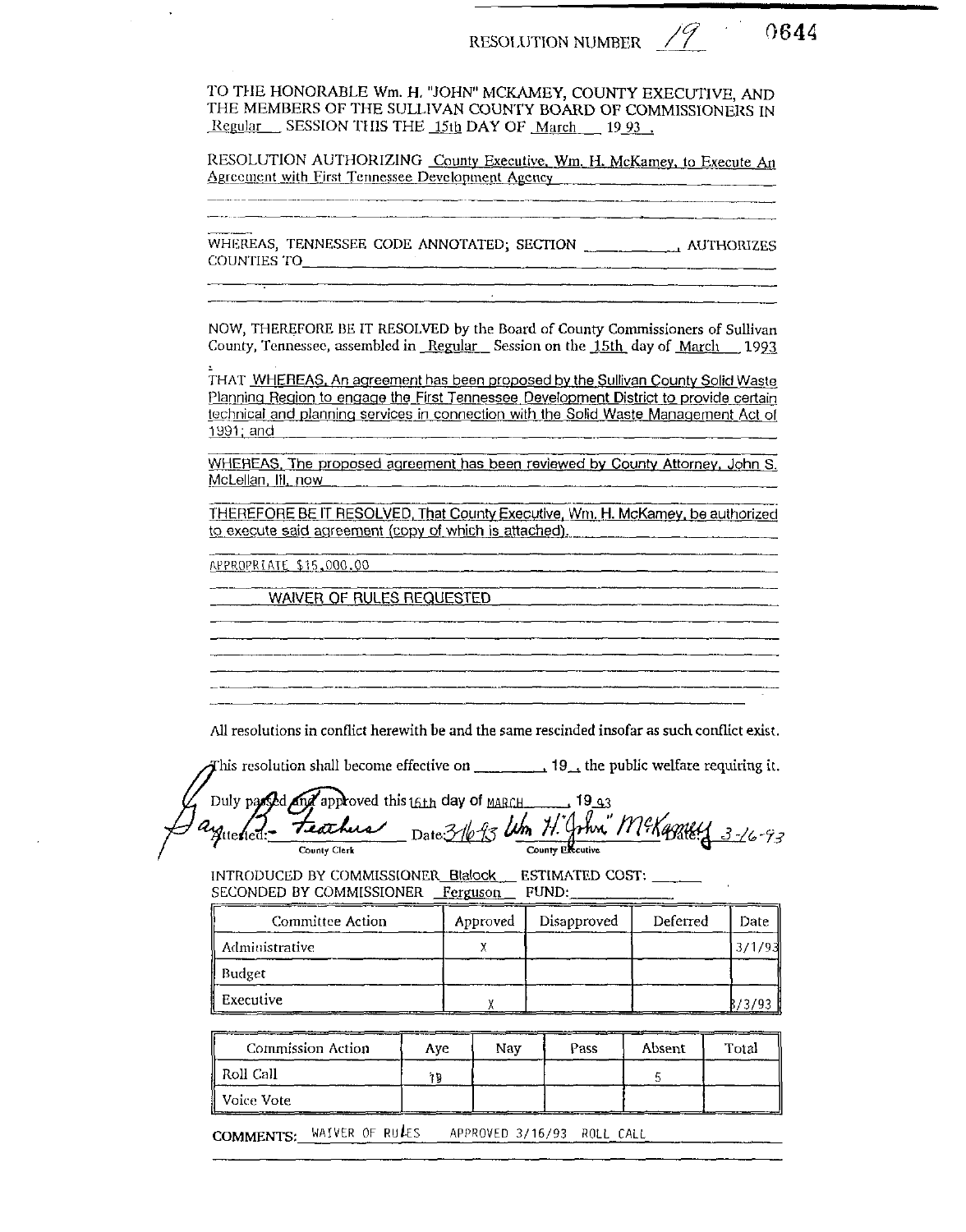THE SULLIVAN COUNTY SOLID WASTE PLANNING REGION after the sullivan county solid was regionally a the county

#### AGREEMENT

THIS AGREEMENT entered into as of February 23, 1993, by and between SULLIVAN COUNTY TENNESSEE (hereinafter called the Region) and the First Tennessee Development District (hereinafter called the District), WITNESSETH THAT:

WHEREAS, the Region desires to engage the District to provide certain technical and planning services hereafter described in connection with the Solid Waste Management Act or 1991 financed under the Tennessee Department of Environment and Conservation Solid Waste Management planning grant program:

NOW THEREFORE, the parties hereto do mutually agree as follows:

- 1. The Region hereby agrees to engage the District and the District hereby agrees to perform the services hereinafter set forth.
- 2. The District shall do, perform and carry out, in a satisfactory and proper manner the following services:

Prepare a municipal Solid Waste Regional Plan as required by the Municipal Solid Waste Management Act of 1991 including:

- a. Demographic information on the Region,
- b. Anticipated growth trends for a ten year period,
- c. Anticipated waste capacity needs,
- d. Planned capacity assurance,
- e. Description of waste reduction activities,
- f. Description of educational initiatives,
- g. An evaluation of regional disposal options
- h. Description of responsiblities of various participating jurisdictions.

i. A current system analysis of:

- 1. Waste streams (types and amounts generated),
- 2. Collection capability (types, areas served and not served),
- 3. Disposal capability,
- 4. Costs using full cost accounting modei tobe developed by the State Planning Office,
- j. Prepare, coordinate and or submit all necessary reports, forms, and documents.
- k. Provide technical assistance in developing a regional recycling plan and household hazardous waste disposal plan.
- 1. Any other information the Region may deem relevant to the regional plan.
- 3. The District shall maintain documentation for all expenditures under this Agreement. The books, records, and documents of the District, insofar as they relate to work performed or money received under this Agreement, shall be maintained in conformity with generally accepted accounting prinicples for a period of three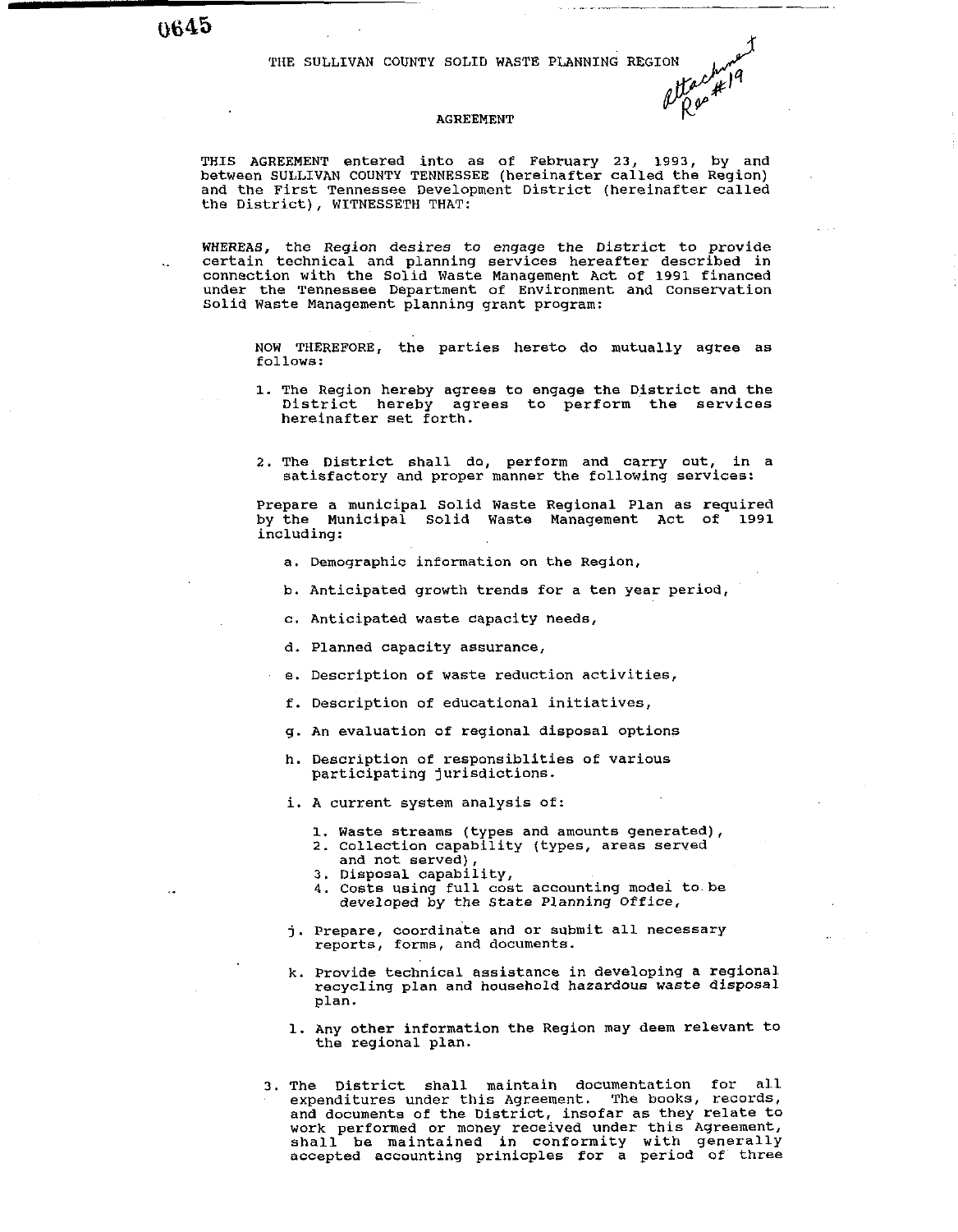full years from the date of final payment, and shall be subject to audit at any reasonable time upon reasonable notice by the Comptroller of the Treasury, Sullivan County, or their duly appointed representatives. The records shall be maintained at no less than those recommended in the Uniform Accounting Manual for Development Districts in Tennessee, published by the Comptroller of the Treasury, State of Tennessee.

It is expressly understood and agreed that in no event will the total compensation and reimbursement to be paid hereunder exceed the maximum sum of \$15,000.00.

- 4. If through any cause, the District shall fail to fulfill in a timely and proper manner its obligations under this Agreement, the Region shall thereupon have the right to terminate this Agreement by giving written notice to the Uistrict of such termination and specifying the etfective date of such termination. In that event, the District shall be entitled to receive just and equitable .compensation for any satisfactory work completed.
- 5. In carrying out this Agreement, the District will not discriminate against any employee or applicant for employment because of handicap, race, color, religion, sex, age, national origin, or any other classification protected by Federal and/or State constitutional or statutory law. The District will take affirmative action to ensure that applicants and employees are treated without regard to their handicap, race, color, religion, sex, age, or national origin.
- **6.** No officer, member, or employee of Sullivan County and no members of its governing hody, and no other public official of the governing body of the locality who exercises any functions or responsibilities in the review, approval, or administration of this Agreement, shall participate in any decision relating to this or have any personal or pecuniary interest, direct or indirect, in this Agreement or the proceeds thereof.
- 7. The District covenants that it presently has no interest and shall not acquire any interest, direct or indirect, which would conflict in any manner with the performances of services required under this Agreement. The District turther covenants that in the performance of this Agreement no person having any such interest shall be employed.
- 8. The term of this Agreement shall be from January 1, 1993 to December 31, 1993.

AGREED TO, and executed by the parties' duly authorized officials, to be effective as of the date first written above.

Sullivan County **First Tennessee** Development District

William H. McKamey

County Executive County Executive Director<br>
Villiam H. McKamey Milliam R. Reid

나 생발은 하나의

 $\omega_1$  is  $\omega_2$ 

解)<br>行い

a di S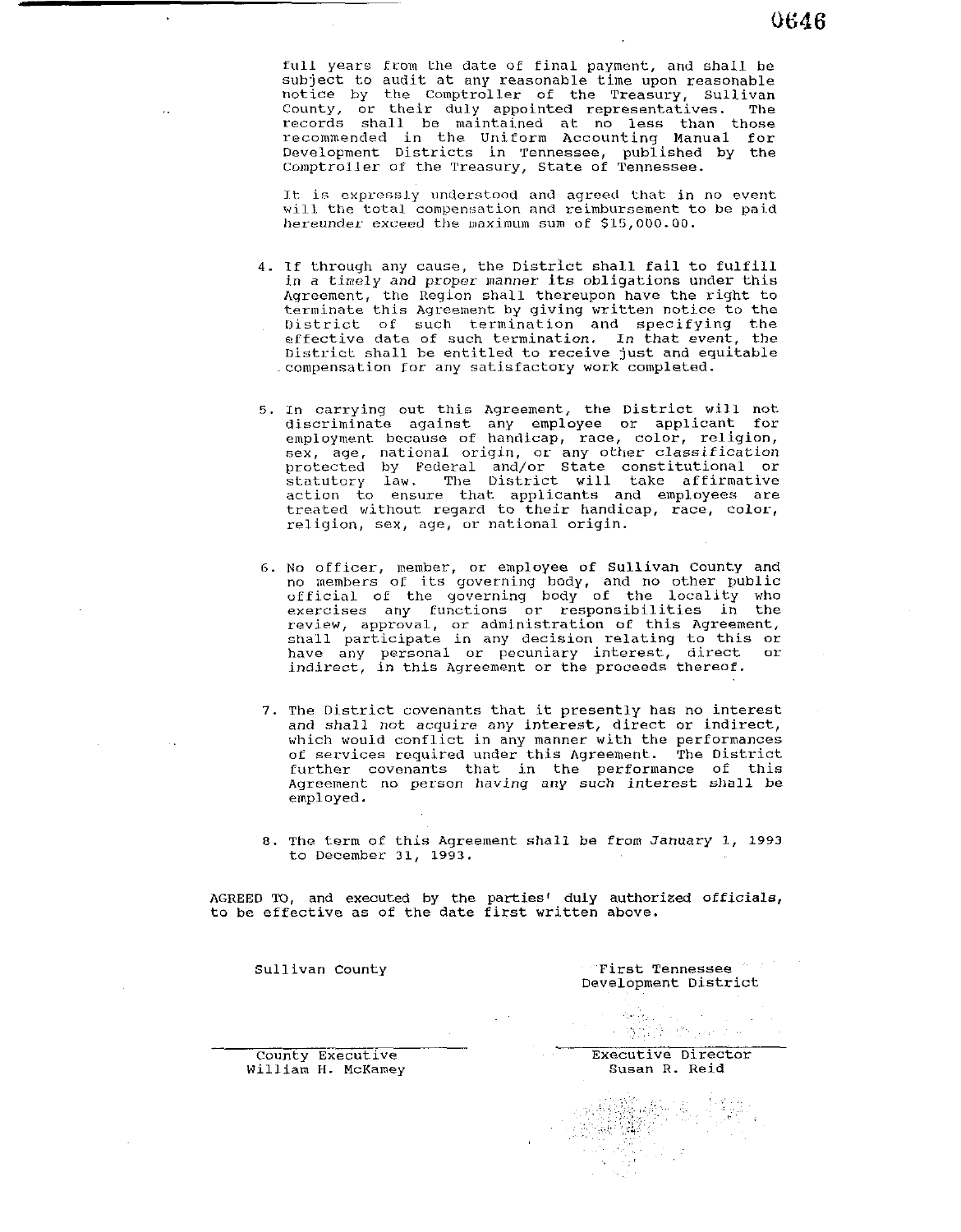TO THE HONORABLE Wm. H. "JOHN" MCKAMEY, COUNTY EXECUTIVE, AND THE MEMBERS OF THE SULLIVAN COUNTY BOARD OF COMMISSIONERS IN Regular SESSION THIS THE 15: DAY OF March 19 93.

RESOLUTION AUTHORIZING employment of WIC personnel.

**COUNTIES TO** 

NOW, THEREFORE BE IT RESOLVED by the Board of County Commissioners of Sullivan County, Tennessee, assembled in Regular. Session on the 15 day of March 19 93

THAT Whereas the WIG Program at the Sullivan County Health Department continues to grow and whereas the State WIC auditors has mandated after hours WIC clinics to meet Federal WIC policy, so therefore be it resolved that the Sullivan County Commission approve the hiring of the following nersonnel

| --------- |                                          |                     |
|-----------|------------------------------------------|---------------------|
|           | $1.$ (2) WIC Clerks                      |                     |
|           | 2. (1) Nutritionist                      |                     |
|           | 3. (1) Licensed Practical Nurse (L.P.N.) |                     |
|           | 4. (1) Counseling Assistant              |                     |
|           |                                          |                     |
|           | Salary                                   | $\_$ , $$12,850,00$ |
|           | Benefits (25%) \$3,213.00                |                     |
|           | Travel                                   | \$1,200.00          |
|           | Supplies                                 | 500.00              |
|           |                                          |                     |

If funding is cut, personnel will be terminated.

All resolutions in conflict herewith be and the same rescinded insofar as such conflict exist.

puly passed and Approved this 16th day of March 1993<br>Righted: 2 - Feathus Date: 3/183 Um H. Grhvn." M& Canally 3-16-93

INTRODUCED BY COMMISSIONER DeVault\_ESTIMATED COST: \_\_\_ SECONDED BY COMMISSIONER Rockett FUND:

| <b>Committee Action</b> | Approved | Disapproved | Deferred | Date     |
|-------------------------|----------|-------------|----------|----------|
| Administrative          |          |             |          | 13.1.93h |
| Budget                  |          |             |          | 3/4/97   |
| Executive               |          |             |          |          |

| <b>Commission Action</b> | Ave | Nav | Pass | Absent | Total |
|--------------------------|-----|-----|------|--------|-------|
| <b>Roll Call</b>         | 19. |     |      |        |       |
| Voice Vote               |     |     |      |        |       |

COMMENTS: Ask for waiver of rules.

WAIVER OF RULES APPROVED 3/16/93 ROLL CALL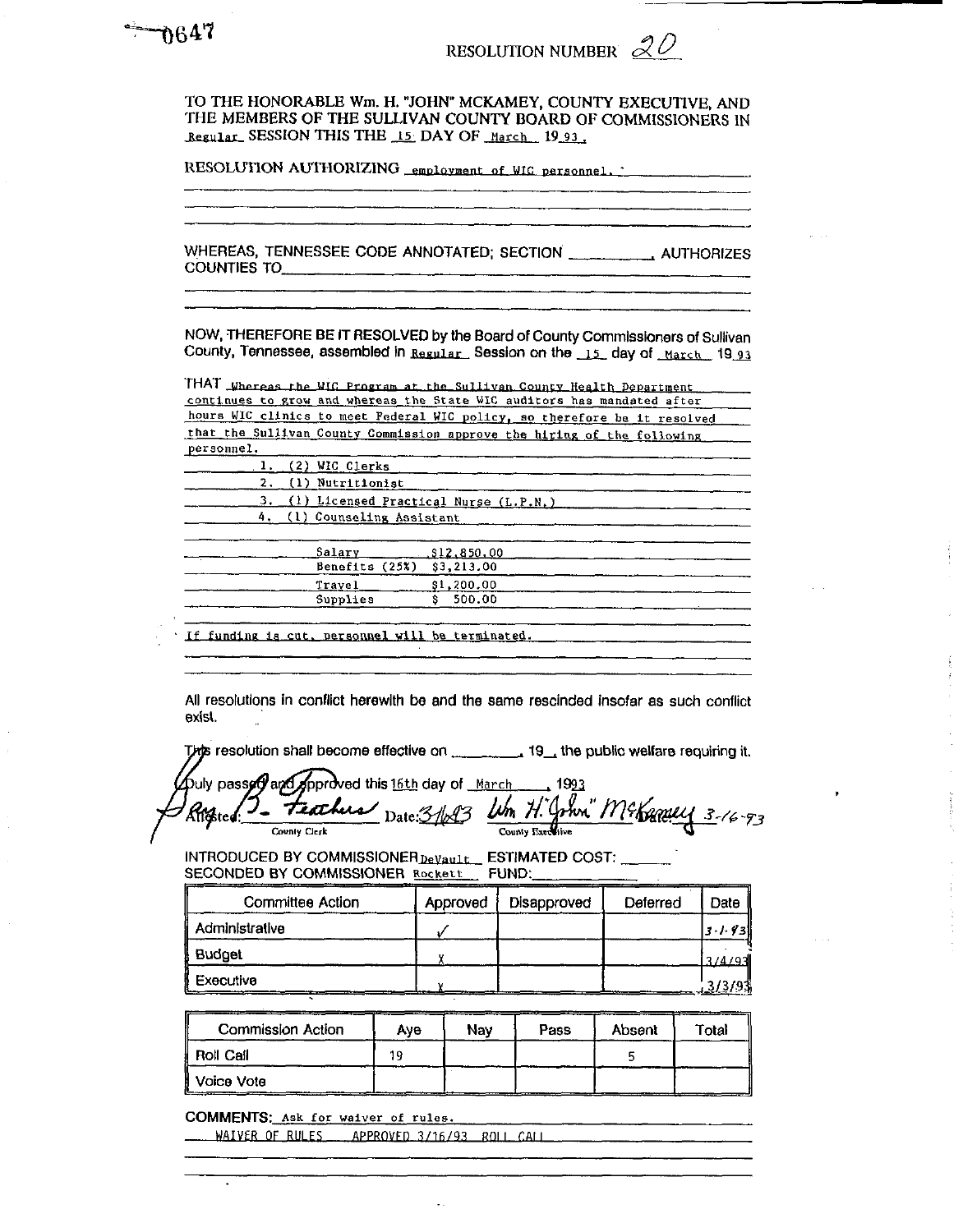RESOLUTION NUMBER  $\mathscr{Z}/$ 

<u> 1980 - Johann Harry Barn, mars eta erroman erroman erroman eza</u>

6648

TO THE HONORABLE Wm. H. "JOHN" MCKAMEY, COUNTY EXECUTIVE, AND THE MEMBERS OF THE SULLIVAN COUNTY BOARD OF COMMISSIONERS IN Regular SESSION THIS THE 15 DAY OF March 1993.

RESOLUTION AUTHORIZING Purchase of computer for WIC Program.

.<br>De la companya de la companya de la companya de la companya de la companya de la companya de la companya de la WHEREAS, TENNESSEE CODE ANNOTATED; SECTION \_\_\_\_\_\_\_\_\_, AUTHORIZES NOW. THEREFORE BE IT RESOLVED by the Board of County Commissioners of Sullivan

THAT whereas the Sullivan County Health Department WIC Program is in need... of a computer to have the WIC Stores Program and whereas the State WIC Director has approved for the WIC Program to pay \$3,000.00 for this computer.<br>Therefore be it resolved that the Sullivan County Commission approve the

County, Tennessee, assembled in Regular Session on the 15 day of March 1993

purchase of this computer.

 $\Delta \sim 1$ 

No County funds involved in this resolution.

<u> 1980 - Andrea State Andrea State Andrea State Andrea State Andrea Sta</u> and the control of the control of the control of the control of the control of the control of the control of the <u> 1980 - Jan Barnett, fransk politik (f. 1980)</u> 

All resolutions in conflict herewith be and the same rescinded insofar as such conflict exist.

This resolution shall become effective on  $\qquad \qquad$ , 19, the public welfare requiring it.

Duly passed, and epproved this 16th day of MARCH 1993 Sincephone uns 2000, 0. The H. John McKamey 3-16-93 Resepted 3

INTRODUCED BY COMMISSIONER DeVault\_ESTIMATED COST: \_\_\_\_\_\_ SECONDED BY COMMISSIONER Rockett FUND:

| Committee Action | Approved | Disapproved | Deferred | Date   |
|------------------|----------|-------------|----------|--------|
| Administrative   |          |             |          | J / 93 |
| Budget           |          |             |          | 3/4/93 |
| Executive        |          |             |          | 1/3/93 |

| Commission Action<br><b>START COMPOSITION</b> | Ave | Nav | Pass | Absent | Total |
|-----------------------------------------------|-----|-----|------|--------|-------|
| : Roll Call                                   | 10  |     |      |        |       |
| Voice Vote<br>____<br>______                  |     |     |      |        |       |

**Contract** 

COMMENTS: Ask for waiver of rules.

| APPROVED 3/16/93 ROLL CALL<br>WAIVER OF RULES<br>________________ | -------- | -------- |  |
|-------------------------------------------------------------------|----------|----------|--|
|                                                                   |          |          |  |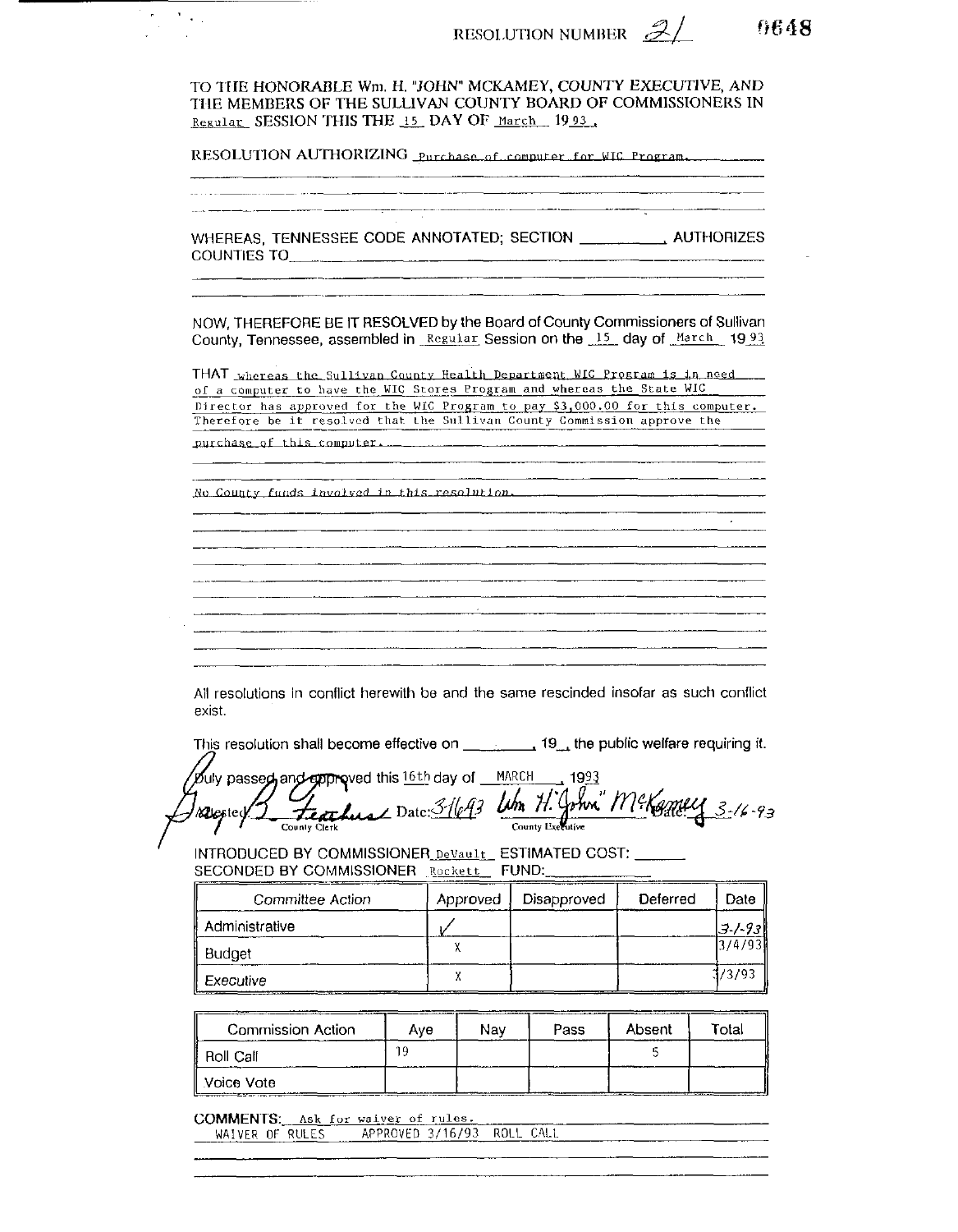TO THE HONORABLE Wm. H. "JOHN" MCKAMEY, COUNTY EXECUTIVE, AND THE MEMBERS OF THE SULLIVAN COUNTY BOARD OF COMMISSIONERS IN Regular SESSION THIS THE 15th DAY OF March 1993.

RESOLUTION AUTHORIZING Establishing a Policy for Acceptance of Roadways in Sullivan County as County Roads

**COUNTIES TO** 

NOW, THEREFORE BE IT RESOLVED by the Board of County Commissioners of Sullivan County, Tennessee, assembled in Regular Session on the 15th day of March 1993.

THAT BE IT RESOLVED, That the Sullivan County Board of Commissioners NOT approve acceptance of any roadway as a County road unless the roadway meets the standards established by the Sullivan County Regional Planning Commission.

WAIVER OF RULES REQUESTED

All resolutions in conflict herewith be and the same rescinded insofar as such conflict exist.

This resolution shall become effective on  $\frac{1}{2}$  = 19. the public welfare requiring it.

Ouly passed and approved this  $16$ H day of March 1993 Feathers Date: 31693 Wm H. John" McKemey 3-16-93 Russter. County Exclusive County Clerk

INTRODUCED BY COMMISSIONER Trivett ESTIMATED COST: SECONDED BY COMMISSIONER Milhorn FUND:

| Committee Action | Approved | Disapproved | Deferred | Date |
|------------------|----------|-------------|----------|------|
| Administrative   |          |             |          |      |
| Budget           |          |             |          |      |
| Executive        |          |             |          |      |

| Commission Action | Ave | Nav | Pass | Absent | Total |
|-------------------|-----|-----|------|--------|-------|
| Roll Call         |     |     |      |        |       |
| Voice Vote        |     |     |      |        |       |

APPROVED 3/16/93 Voice Vote COMMENTS: WAIVER OF RULES Commissioner Howard Patrick voted NO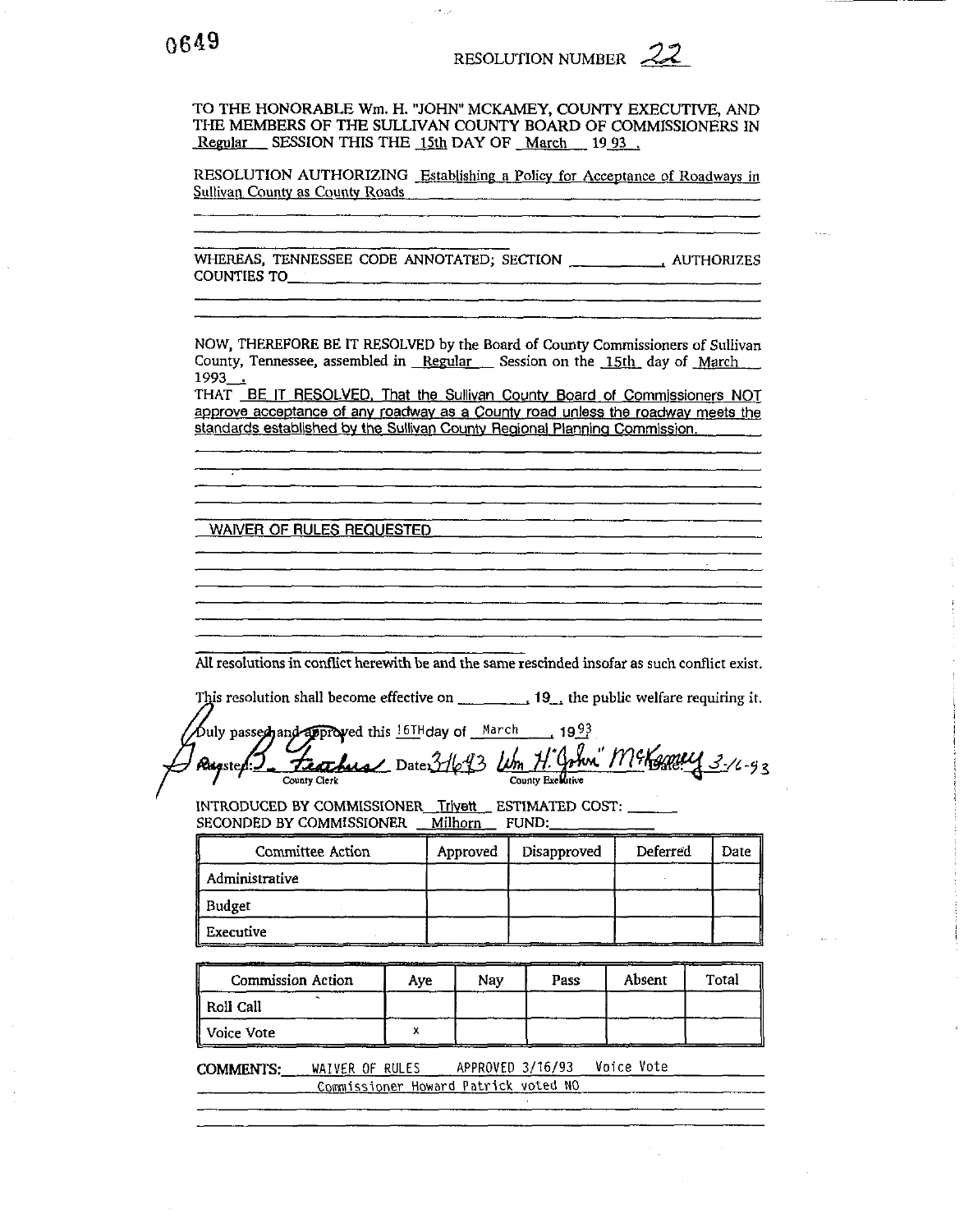RESOLUTION NUMBER  $\mathscr{B}3$ 

TO THE HONORABLE Wm. H. "JOHN" MCKAMEY, COUNTY EXECUTIVE, AND THE MEMBERS OF THE SULLIVAN COUNTY BOARD OF COMMISSIONERS IN Regular SESSION THIS THE 15th DAY OF March 19 93.

RESOLUTION AUTHORIZING Appropriate Funds for the Start-Up of Project Promise (Promoting Intervention, Stimulation, Education)

WHEREAS, TENNESSEE CODE ANNOTATED; SECTION \_\_\_\_\_\_\_\_, AUTHORIZES COUNTIES TO **COUNTIES** TO

NOW, THEREFORE BE IT RESOLVED by the Board of County Commissioners of Sullivan County, Tennessee, assembled in Regular Session on the 15th day of March 1993.

THAT WHEREAS. The Department of Human Services has made available funds; and

WHEREAS, Sullivan County School System will provide infant/toddler care for teen-age mothers wishing to finish their education; and

WHEREAS, A quality developmentally appropriate day care program will be provided for six infants and toddlers for teen-age mothers wishing to graduate from high school, three infants and toddlers with diagnosed disabilities and three infants/toddlers of Sullivan County residents and employees within the school system, now

THEREFORE, BE IT RESOLVED. That the General Purpose School Fund budget be amended as follows:

| <b>REVENUE:</b> | (A <sub>cct.</sub> #47590.000) | \$35,000.00                                |  |
|-----------------|--------------------------------|--------------------------------------------|--|
| EXPENDITURES:   | ${Acct. 177100.0001}$          | \$35,000.00<br>___________________________ |  |

FURTHER BE IT RESOLVED, That NO LOCAL TAX DOLLARS WILL BE UTILIZED FOR THIS PROGRAM, NOW OR IN THE FUTURE. If the program can not be funded through grant funds or other outside funds, then the program will cease to exist. WAIVER OF RULES REQUESTED

All resolutions in conflict herewith be and the same rescinded insofar as such conflict exist.

This resolution shall become effective on \_\_\_\_\_\_\_\_\_\_\_\_\_ 19\_\_\_ the public welfare requiring it.

Duly passed and Approved this 16th day of <u>March 193.</u><br>Augusture <del>Teachers</del> Date: 31093 Um H. John McKganey 3-16-93

INTRODUCED BY COMMISSIONER\_Blaiock \_\_ ESTIMATED COST: \_\_\_\_\_\_ SECONDED BY COMMISSIONER Ferguson FUND:

| Committee Action | Approved | Disapproved | Deferred | Date |
|------------------|----------|-------------|----------|------|
| Administrative   |          |             |          |      |
| Budget           |          |             |          |      |
| Executive        |          |             |          |      |

| Commission Action | Ave | Nav | Pass | Absent | Total |
|-------------------|-----|-----|------|--------|-------|
| -Roll Call        |     |     |      |        |       |
| Voice Vote        |     |     |      |        |       |

COMMENTS: WAIVER OF RULES APPROVED 3/16/93 ROLL CALL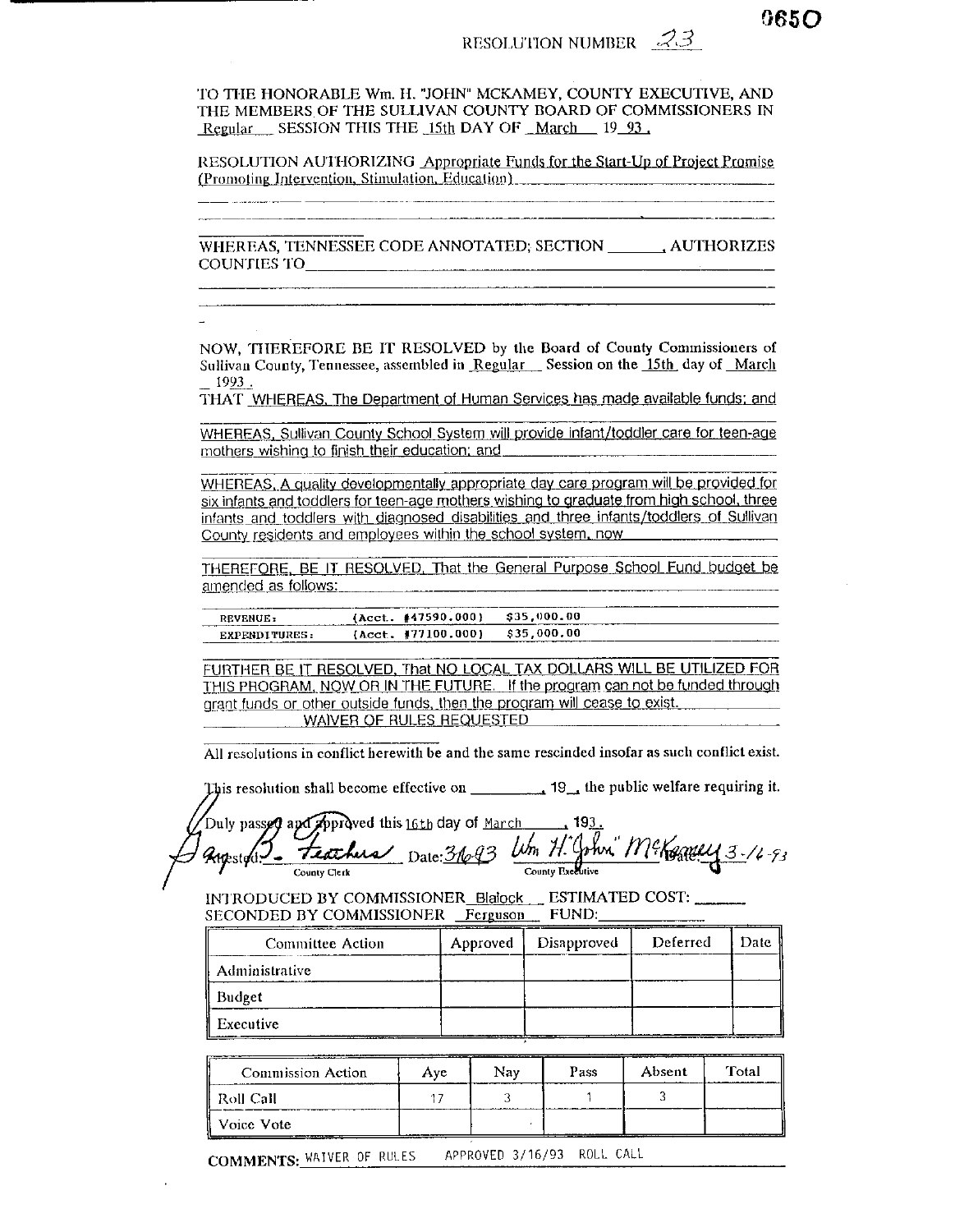TO THE HONORABLE Wm. H. "JOHN" MCKAMEY, COUNTY EXECUTIVE, AND THE MEMBERS OF THE SULLIVAN COUNTY BOARD OF COMMISSIONERS IN Regular SESSION THIS THE 15th DAY OF March 19 93

RESOLUTION AUTHORIZING Appointment to Sullivan County Recycling Committee

**COUNTIES TO** 

NOW, THEREFORE BE IT RESOLVED by the Board of County Commissioners of Sullivan County, Tennessee, assembled in Regular Session on the 15th day of March 19 93.

THAT BE IT RESOLVED, That Mrs. Daphne McCord, representing the City of Bristol. Tennessee, be appointed to fill a vacancy on the Sullivan County Recycling Committee,

All resolutions in conflict herewith be and the same rescinded insofar as such conflict exist.

 $\frac{Date:}{Value}$  County Executive Attested: County Clerk

 $\Box$  Date:

INTRODUCED BY COMMISSIONER DeVault ESTIMATED COST: SECONDED BY COMMISSIONER Harr/Rockett FUND:

| <b>Committee Action</b> | Approved | Disapproved | Deferred | Date |
|-------------------------|----------|-------------|----------|------|
| Administrative          |          |             |          |      |
| <b>Budget</b>           |          |             |          |      |
| Executive               |          |             |          |      |

Commission Action Nay Pass Total  $Aye$ Absent Roll Call Voice Vote

COMMENTS: WITHDRAWN 3/16/93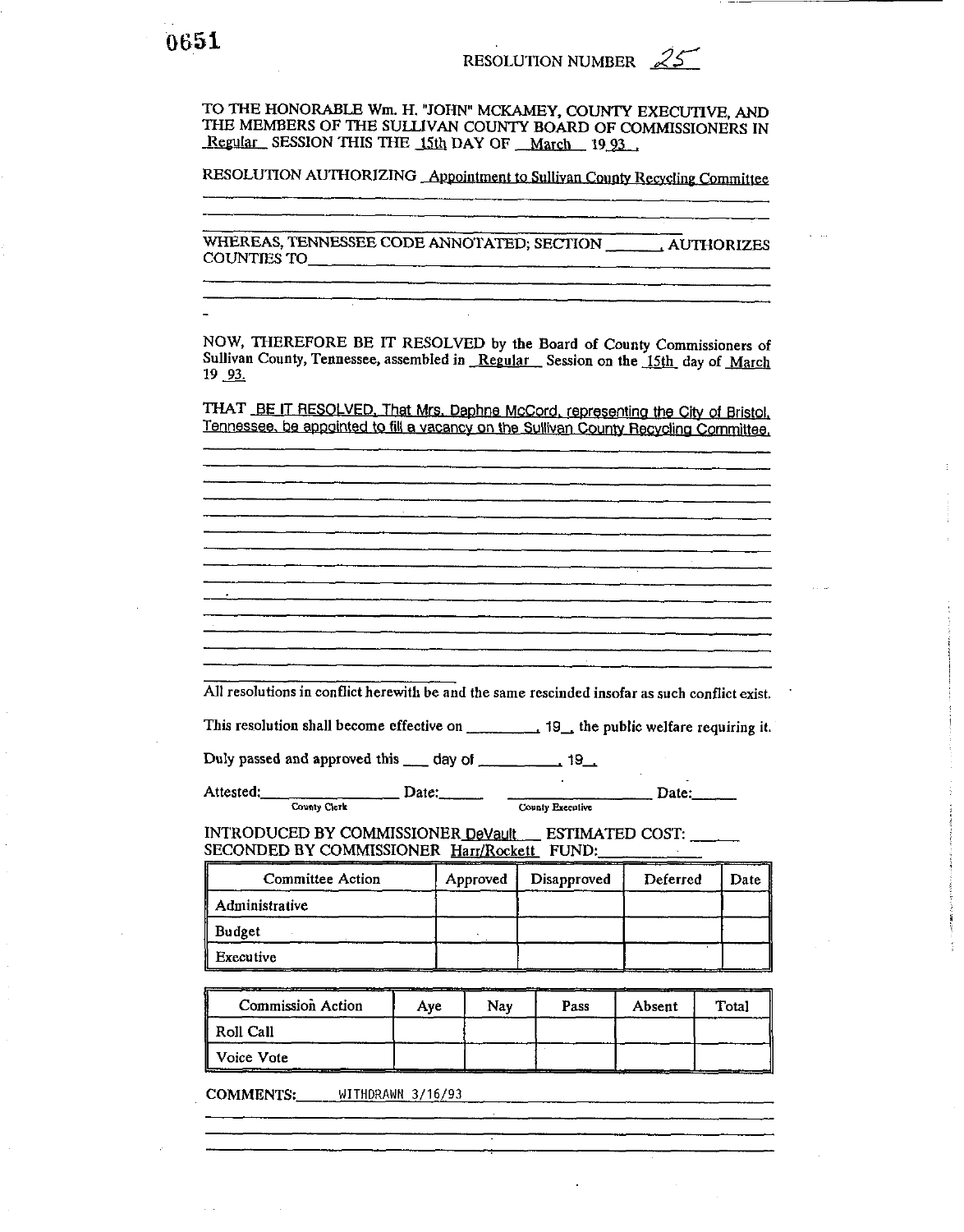RESOLUTION NUMBER  $\mathcal{Z}\phi$ 

TO THE HONORABLE Wm, H. "JOHN" MCKAMEY, COUNTY EXECUTIVE, AND THE MEMBERS OF THE SULLIVAN COUNTY BOARD OF COMMISSIONERS IN Regular SESSION THIS THE 15th DAY OF March 19 93

RESOLUTION AUTHORIZING Reappointments to the Industrial Development Board

WHEREAS, TENNESSEE CODE ANNOTATED; SECTION \_\_\_\_\_\_\_\_\_ AUTHORIZES COUNTIES TO

NOW, THEREFORE BE IT RESOLVED by the Board of County Commissioners of Sullivan County, Tennessee, assembled in Regular Session on the 15th day of March 19 93.

THAT WHEREAS, The six (6) year terms of Board members Jim Simmons expires March 1, 1993, and Eddie Williams expires May 1, 1993, now

THEREFORE BE IT RESOLVED, That Jim Simmons and Eddie Williams be reappointed to another six year term on the Industrial Development Board of the County of Sullivan.

WAIVER OF RULES REQUESTED <u> 1980 - Jan Alexandro III, primeira esta</u>

All resolutions in conflict herewith be and the same rescinded insofar as such conflict exist.

Duly passed and approved this 16thday of March 193. Adoptof J. Frachus Date 31693 Um H. John McKerney 3-16-93

INTRODUCED BY COMMISSIONER\_Harr ESTIMATED COST: SECONDED BY COMMISSIONER Jones FUND:

| Committee Action  | Approved   | Disapproved | Deferred | Date |
|-------------------|------------|-------------|----------|------|
| Administrative    |            |             |          |      |
| Budget            |            |             |          |      |
| Executive<br>---- | __________ |             |          |      |

| <b>Commission Action</b> | Ave | Nav | Pass | Absent | Total |
|--------------------------|-----|-----|------|--------|-------|
| Roll Call                |     | --- |      |        |       |
| Voice Vote               |     |     |      |        |       |

COMMENTS: WAIVER OF RULES MYPROVED 3/16/93 Voice Vote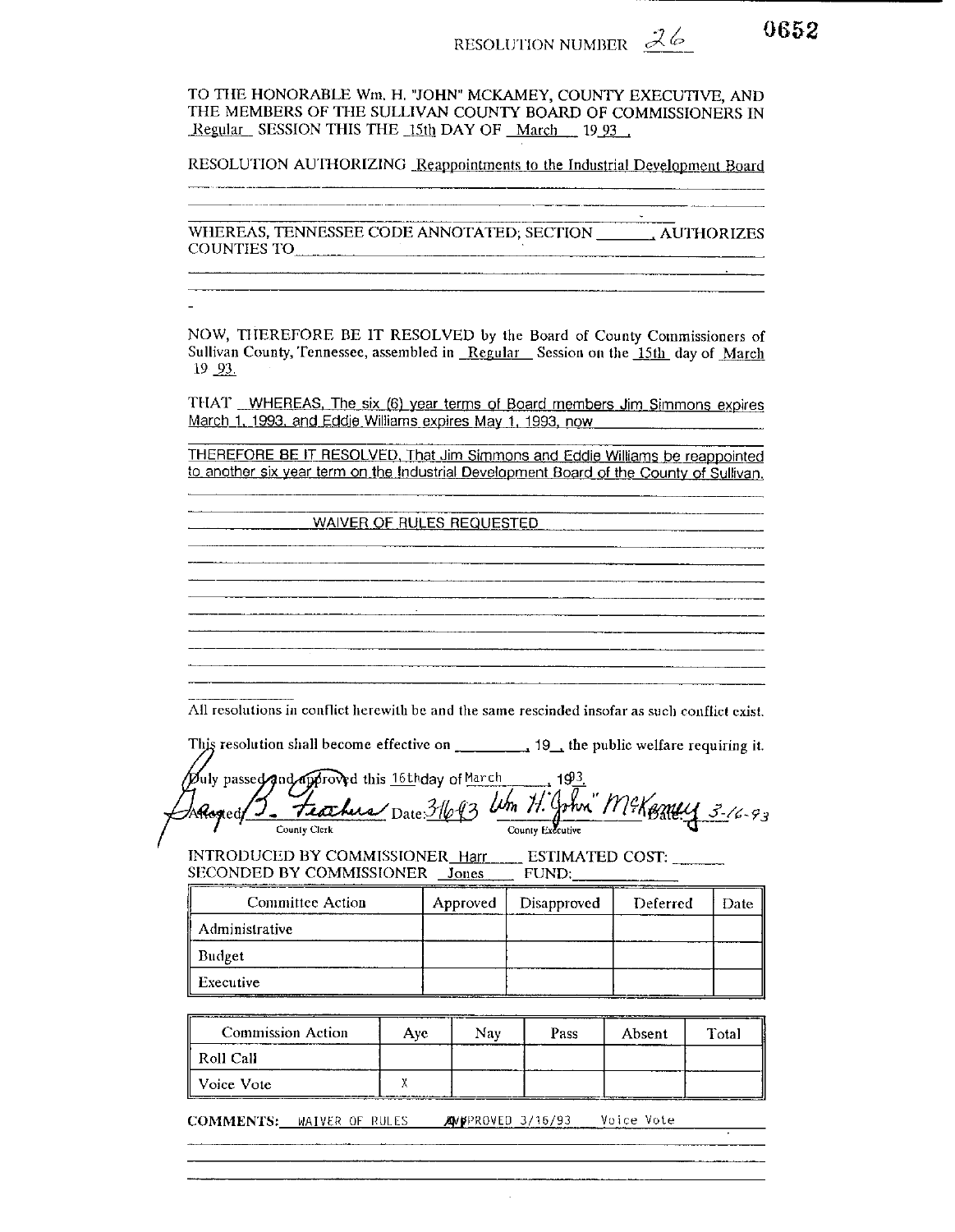TO THE HONORABLE Wm. H. "JOHN" MCKAMEY, COUNTY EXECUTIVE, AND THE MEMBERS OF THE SULLIVAN COUNTY BOARD OF COMMISSIONERS IN TO THE HONORABLE Wm. H. "JOHN" MCKAMEY, COUNTY EXTHE MEMBERS OF THE SULLIVAN COUNTY BOARD OF COM<br>Regular\_SESSION THIS THE <u>15th</u> DAY OF <u>\_March\_\_\_</u> 19<u>\_93\_</u>

RESOLUTION AUTHORIZING \_Acceptance of a 1,950 ft. Roadway as a County Road in the 18th Civil District

WHEREAS, TENNESSEE CODE ANNOTATED; SECTION . AUTHORIZES COUNTIES TO

NOW, THEREFORE BE IT RESOLVED by the Board of County Commissioners of Sullivan County, Tennessee, assembled in Regular Session on the 15th day of March **<sup>19</sup>**93.

THAT BE IT RESOLVED. That a gravel road in the 18th civil district, being about 1,950 feet long extending from Brown Circle to the Wilmer Brown property be accepted as a Sullivan Countv Road. Said road is to have a **40** ft. radius cul-de-sac at the end and bg named "Candv Lane". and

FURTHER BE IT RESOLVED. That deeds for right-of-way and survey plat be provided by residents at no exoense to Sullivan Countv.

All resolutions in conflict herewith be and the same rescinded insofar as such conflict exist.

This resolution shall become effective on . 19,the public welfare requiring it.

All resolutions in conflict herewith be and the same rescinded<br>This resolution shall become effective on  $\frac{19}{4}$  the<br>Duly passed and approved this  $\frac{19}{4}$  day of  $\frac{19}{4}$ 

Attested: County Clerk Date: Date: County **Executive Date:** 

INTRODUCED BY COMMISSIONER Blalock ESTIMATED COST: - SECONDED BY COMMISSIONER H.Childress/Patrick FUND:

| <b>Committee Action</b> | Approved | Disapproved | Deferred | Date |
|-------------------------|----------|-------------|----------|------|
| Administrative          |          |             |          |      |
| <b>Budget</b>           |          |             |          |      |
| Executive               |          |             |          |      |

| <b>Commission Action</b> | Ave | Nav | Pass | Absent | Total |
|--------------------------|-----|-----|------|--------|-------|
| Roll Call                |     |     |      |        |       |
| # Voice Vote             |     |     |      |        |       |

**COMMENTS:** REFERRED TO SULLIVAN COUNTY REGIONAL PLANNING COMMISSION AS PER RESOLUTION #22 PASSED 3/16/93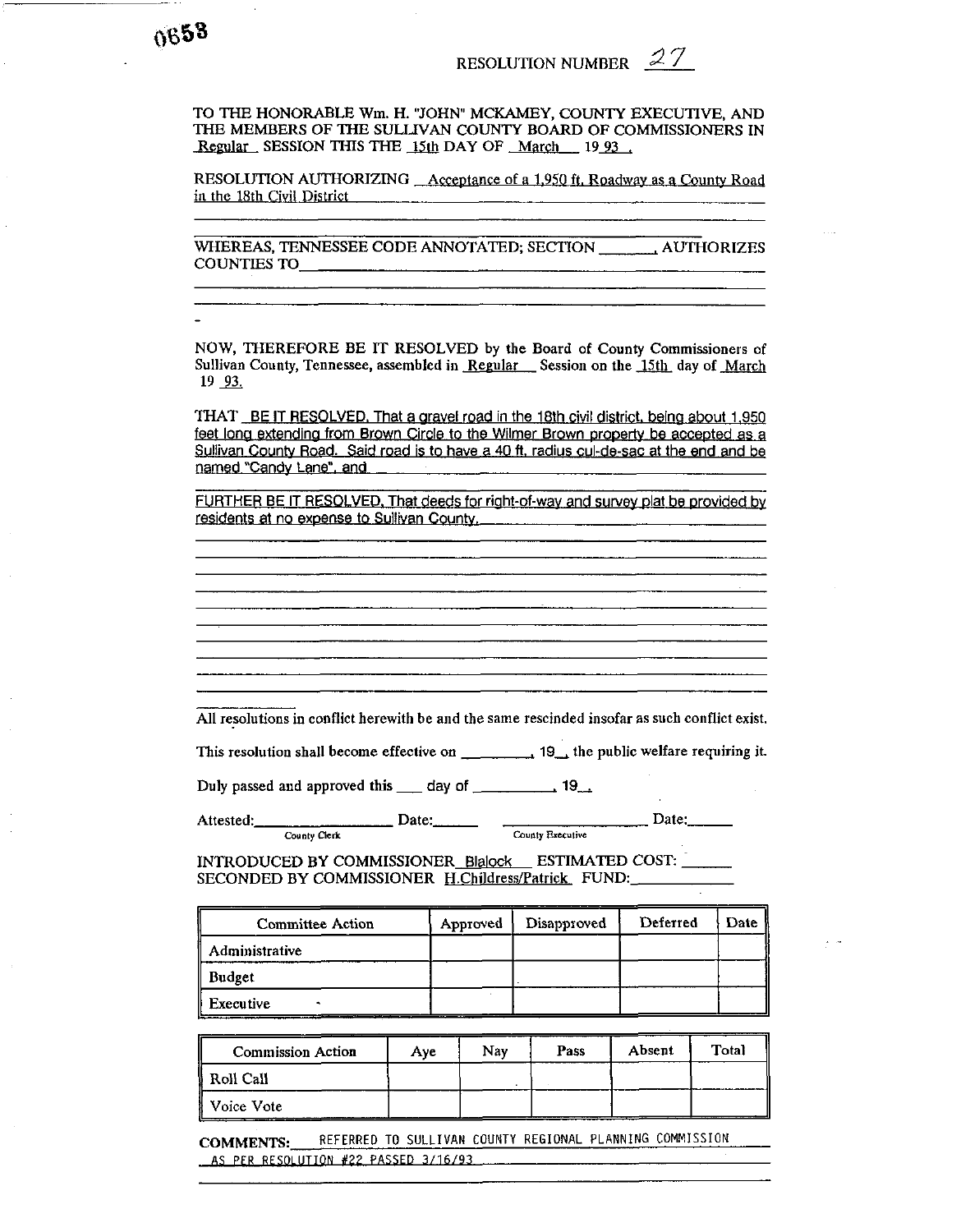# RESOLUTION NUMBER  $28^2$

RESOLUTION AUTHORIZING Request Sullivan County's Delegates to the General Assembly to Refrain from Supporting Senate Bill 738 (Amendments to the Local Government Public Obligations Act)

WHEREAS, TENNESSEE CODE ANNOTATED; SECTION AUTHORIZES COUNTIES TO AND THE RESERVE TO A RESERVE TO A REPORT OF THE RESERVE OF THE RESERVE OF THE RESERVE OF THE RESERVE OF THE RESERVE OF THE RESERVE OF THE RESERVE OF THE RESERVE OF THE RESERVE OF THE RESERVE OF THE RESERVE OF T

NOW, THEREFORE BE IT RESOLVED by the Board of County Commissioners of Sullivan County, Tennessee, assembled in Regular Session on the 15th day of March 19 93.

THAT WHEREAS, The Tennessee General Assembly is now considering Senate Bill 738, "Amendments to the Local Government Public Obligations Act", and

WHEREAS, Section 5 limits to one (1) million dollars per year, the amount of Capital Outlay Notes that a County may issue, and

WHEREAS, That restriction may adversely affect Sullivan County in providing needed facilities: now

THEREFORE BE IT RESOLVED, That the Sullivan County Board of Commissioners request our area legislators to NOT SUPPORT Senate Bill 738.

All resolutions in conflict herewith be and the same rescinded insofar as such conflict exist.

This resolution shall become effective on  $\frac{1}{2}$  19, the public welfare requiring it. Duly passed and approved this 16th day of March

odarproved this 16th day otherch 1993<br><del>Teachers</del> Date: 3/693 Um H. John" M& Goney 3-16-93 Adested. County Executive County Clerk

INTRODUCED BY COMMISSIONER\_Blalock \_\_ ESTIMATED COST: \_ SECONDED BY COMMISSIONER Ferguson FUND:

| <b>Committee Action</b> | Approved | Disapproved | Deferred | Date |
|-------------------------|----------|-------------|----------|------|
| <b>Administrative</b>   |          |             |          |      |
| Budget                  |          |             |          |      |
| Executive               |          |             |          |      |

| <b>Commission Action</b> | Ave | Nav | Pass | Absent | Total |
|--------------------------|-----|-----|------|--------|-------|
| i Roll Call              |     |     |      |        |       |
| Voice Vote               |     |     |      |        |       |

APPROVED 3/16/93 VOICE VOTE WAIVER OF RULES **COMMENTS:**